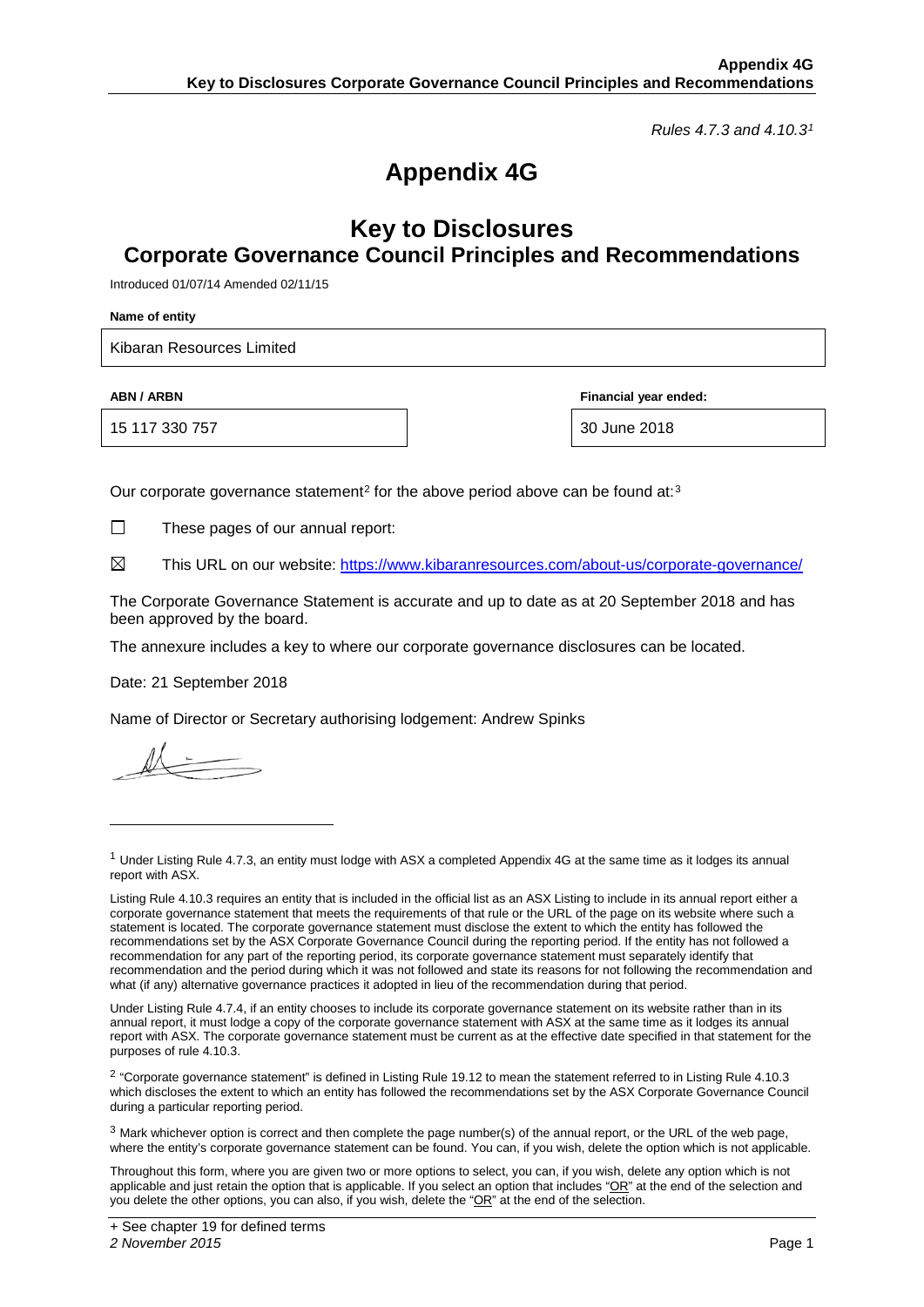### <span id="page-1-0"></span>**ANNEXURE – KEY TO CORPORATE GOVERNANCE DISCLOSURES**

| Corporate Governance Council recommendation |                                                                                                                                                                                                                                                                                                                                                         | We have followed the recommendation in full for the whole of the<br>period above. We have disclosed                                                                                                                                                                                                                                                                                                                                                   | We have NOT followed the recommendation in full for the whole<br>of the period above. We have disclosed <sup>4</sup> |
|---------------------------------------------|---------------------------------------------------------------------------------------------------------------------------------------------------------------------------------------------------------------------------------------------------------------------------------------------------------------------------------------------------------|-------------------------------------------------------------------------------------------------------------------------------------------------------------------------------------------------------------------------------------------------------------------------------------------------------------------------------------------------------------------------------------------------------------------------------------------------------|----------------------------------------------------------------------------------------------------------------------|
|                                             | <b>PRINCIPLE 1 - LAY SOLID FOUNDATIONS FOR MANAGEMENT AND OVERSIGHT</b>                                                                                                                                                                                                                                                                                 |                                                                                                                                                                                                                                                                                                                                                                                                                                                       |                                                                                                                      |
| 1.1                                         | A listed entity should disclose:<br>the respective roles and responsibilities of its board and<br>(a)<br>management; and<br>those matters expressly reserved to the board and those<br>(b)<br>delegated to management.                                                                                                                                  | the fact that we follow this recommendation:<br>⊠<br>in our Corporate Governance Statement<br>and information about the respective roles and responsibilities of<br>our board and management (including those matters expressly<br>reserved to the board and those delegated to management):<br>in our Corporate Governance Statement and our Board Charter<br>$\boxtimes$<br>(refer https://www.kibaranresources.com/about-us/corporate-governance/) | an explanation why that is so in our Corporate Governance<br>$\overline{\phantom{0}}$<br>Statement                   |
| 1.2                                         | A listed entity should:<br>undertake appropriate checks before appointing a person, or<br>(a)<br>putting forward to security holders a candidate for election,<br>as a director; and<br>provide security holders with all material information in its<br>(b)<br>possession relevant to a decision on whether or not to elect<br>or re-elect a director. | the fact that we follow this recommendation:<br>⊠<br>in our Corporate Governance Statement                                                                                                                                                                                                                                                                                                                                                            | an explanation why that is so in our Corporate Governance<br>Statement                                               |
| 1.3                                         | A listed entity should have a written agreement with each director<br>and senior executive setting out the terms of their appointment.                                                                                                                                                                                                                  | the fact that we follow this recommendation:<br>$\boxtimes$<br>in our Corporate Governance Statement                                                                                                                                                                                                                                                                                                                                                  | L<br>an explanation why that is so in our Corporate Governance<br>Statement                                          |
| 1.4                                         | The company secretary of a listed entity should be accountable<br>directly to the board, through the chair, on all matters to do with the<br>proper functioning of the board.                                                                                                                                                                           | the fact that we follow this recommendation:<br>⊠<br>in our Corporate Governance Statement                                                                                                                                                                                                                                                                                                                                                            | $\Box$<br>an explanation why that is so in our Corporate Governance<br>Statement                                     |

-

<sup>4</sup> If you have followed all of the Council's recommendations in full for the whole of the period above, you can, if you wish, delete this column from the form and re-format it.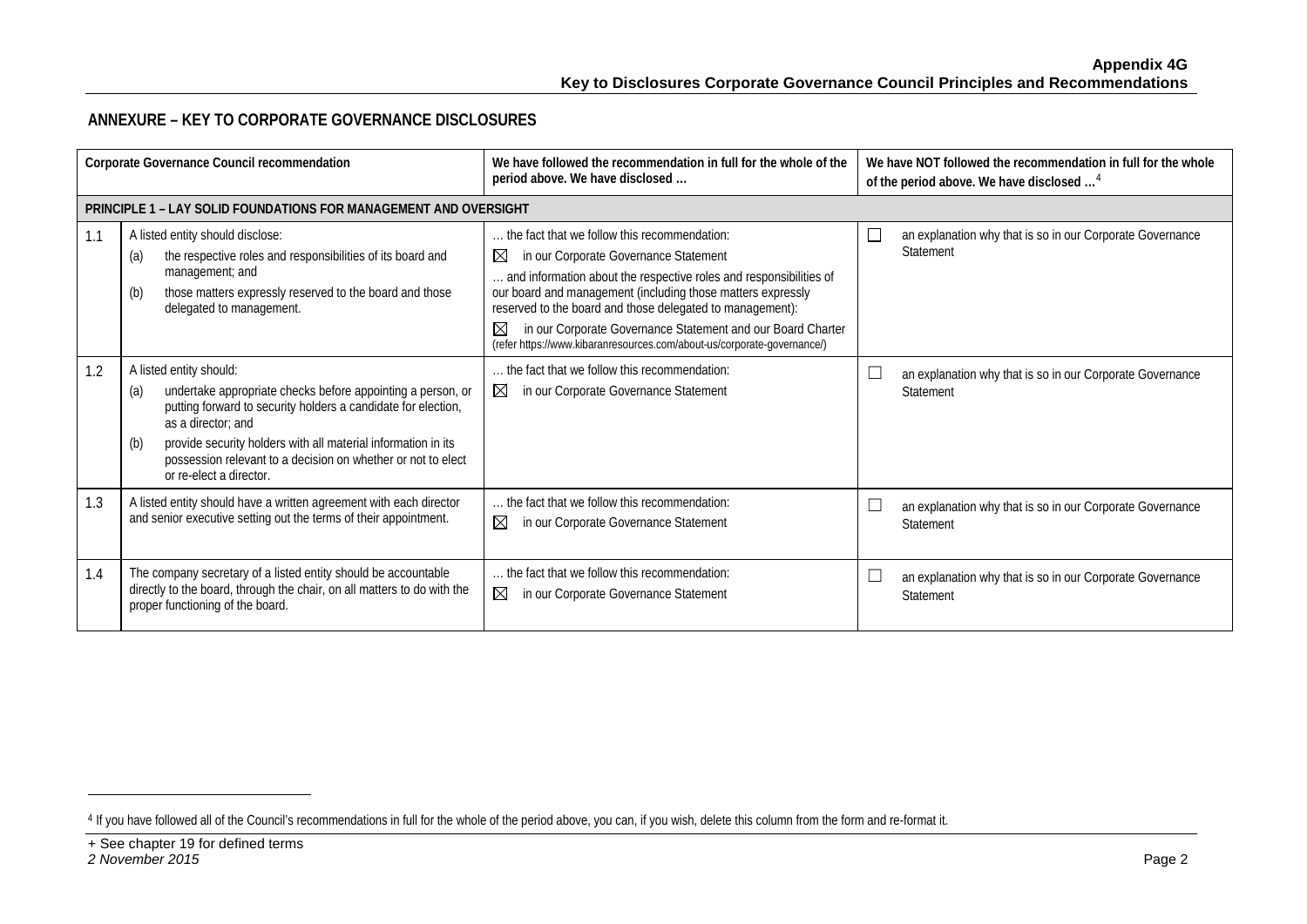| Corporate Governance Council recommendation |                                                                                                                                                                                                                                                                                                                                                                                                                                                                                                                                                                                                                                                                                                                                                                                                                                                                                                                                                                                                                                                                                         | We have followed the recommendation in full for the whole of the<br>period above. We have disclosed                                                                                                                                                                                                                                                                                                                                                                                                                                                                                                             | We have NOT followed the recommendation in full for the whole<br>of the period above. We have disclosed <sup>4</sup> |
|---------------------------------------------|-----------------------------------------------------------------------------------------------------------------------------------------------------------------------------------------------------------------------------------------------------------------------------------------------------------------------------------------------------------------------------------------------------------------------------------------------------------------------------------------------------------------------------------------------------------------------------------------------------------------------------------------------------------------------------------------------------------------------------------------------------------------------------------------------------------------------------------------------------------------------------------------------------------------------------------------------------------------------------------------------------------------------------------------------------------------------------------------|-----------------------------------------------------------------------------------------------------------------------------------------------------------------------------------------------------------------------------------------------------------------------------------------------------------------------------------------------------------------------------------------------------------------------------------------------------------------------------------------------------------------------------------------------------------------------------------------------------------------|----------------------------------------------------------------------------------------------------------------------|
| 1.5                                         | A listed entity should:<br>have a diversity policy which includes requirements for the<br>(a)<br>board or a relevant committee of the board to set<br>measurable objectives for achieving gender diversity and to<br>assess annually both the objectives and the entity's progress<br>in achieving them;<br>disclose that policy or a summary of it; and<br>(b)<br>disclose as at the end of each reporting period the<br>(c)<br>measurable objectives for achieving gender diversity set by<br>the board or a relevant committee of the board in accordance<br>with the entity's diversity policy and its progress towards<br>achieving them and either:<br>(1) the respective proportions of men and women on the<br>board, in senior executive positions and across the<br>whole organisation (including how the entity has defined<br>"senior executive" for these purposes); or<br>(2) if the entity is a "relevant employer" under the Workplace<br>Gender Equality Act, the entity's most recent "Gender<br>Equality Indicators", as defined in and published under<br>that Act. | the fact that we have a diversity policy that complies with<br>paragraph (a):<br>$\Box$<br>in our Corporate Governance Statement<br>and a copy of our diversity policy or a summary of it:<br>$\Box$<br>at [insert location]<br>and the measurable objectives for achieving gender diversity set by<br>the board or a relevant committee of the board in accordance with our<br>diversity policy and our progress towards achieving them:<br>$\Box$<br>in our Corporate Governance Statement<br>and the information referred to in paragraphs (c)(1) or (2):<br>$\Box$<br>in our Corporate Governance Statement | ⊠<br>an explanation why that is so in our Corporate Governance<br>Statement                                          |
| 1.6                                         | A listed entity should:<br>have and disclose a process for periodically evaluating the<br>(a)<br>performance of the board, its committees and individual<br>directors: and<br>disclose, in relation to each reporting period, whether a<br>(b)<br>performance evaluation was undertaken in the reporting<br>period in accordance with that process.                                                                                                                                                                                                                                                                                                                                                                                                                                                                                                                                                                                                                                                                                                                                     | the evaluation process referred to in paragraph (a):<br>in our Corporate Governance Statement<br>$\Box$<br>and the information referred to in paragraph (b):<br>in our Corporate Governance Statement<br>$\Box$                                                                                                                                                                                                                                                                                                                                                                                                 | ⊠<br>an explanation why that is so in our Corporate Governance<br>Statement                                          |
| 1.7                                         | A listed entity should:<br>have and disclose a process for periodically evaluating the<br>(a)<br>performance of its senior executives; and<br>disclose, in relation to each reporting period, whether a<br>(b)<br>performance evaluation was undertaken in the reporting<br>period in accordance with that process.                                                                                                                                                                                                                                                                                                                                                                                                                                                                                                                                                                                                                                                                                                                                                                     | the evaluation process referred to in paragraph (a):<br>in our Corporate Governance Statement<br>$\Box$<br>and the information referred to in paragraph (b):<br>in our Corporate Governance Statement<br>$\Box$                                                                                                                                                                                                                                                                                                                                                                                                 | $\boxtimes$<br>an explanation why that is so in our Corporate Governance<br>Statement                                |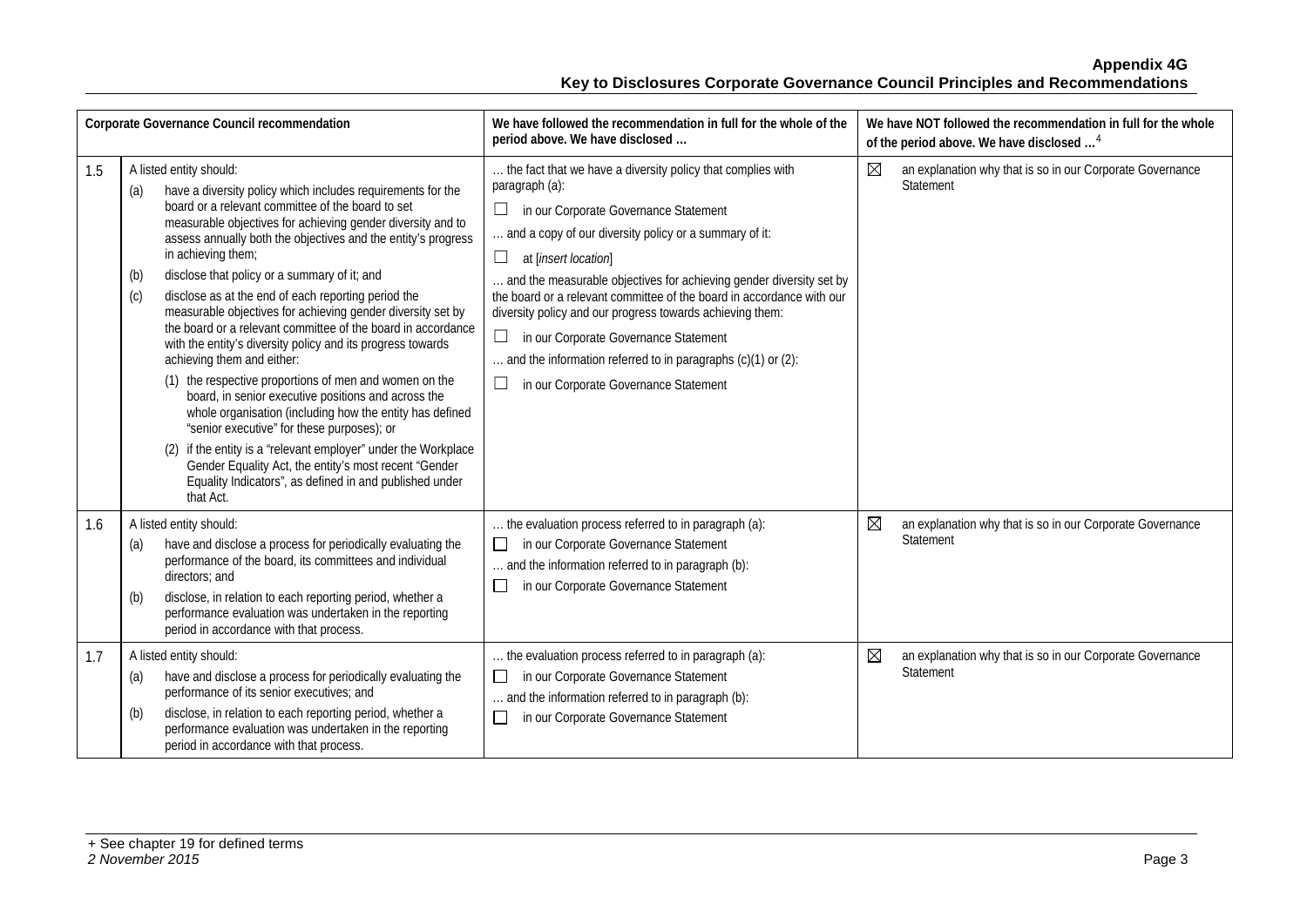|                                                | Corporate Governance Council recommendation                                                                                                                                                                                                                                                                                                                                                                                                                                                                                                                                                                                                                                                                                                                                                                                                                         | We have followed the recommendation in full for the whole of the<br>period above. We have disclosed                                                                                                                                                                                                                                                                                       | We have NOT followed the recommendation in full for the whole<br>of the period above. We have disclosed <sup>4</sup> |  |
|------------------------------------------------|---------------------------------------------------------------------------------------------------------------------------------------------------------------------------------------------------------------------------------------------------------------------------------------------------------------------------------------------------------------------------------------------------------------------------------------------------------------------------------------------------------------------------------------------------------------------------------------------------------------------------------------------------------------------------------------------------------------------------------------------------------------------------------------------------------------------------------------------------------------------|-------------------------------------------------------------------------------------------------------------------------------------------------------------------------------------------------------------------------------------------------------------------------------------------------------------------------------------------------------------------------------------------|----------------------------------------------------------------------------------------------------------------------|--|
| PRINCIPLE 2 - STRUCTURE THE BOARD TO ADD VALUE |                                                                                                                                                                                                                                                                                                                                                                                                                                                                                                                                                                                                                                                                                                                                                                                                                                                                     |                                                                                                                                                                                                                                                                                                                                                                                           |                                                                                                                      |  |
| 2.1                                            | The board of a listed entity should:<br>have a nomination committee which:<br>(a)<br>(1) has at least three members, a majority of whom are<br>independent directors; and<br>(2) is chaired by an independent director,<br>and disclose:<br>(3) the charter of the committee;<br>(4) the members of the committee; and<br>(5) as at the end of each reporting period, the number of<br>times the committee met throughout the period and<br>the individual attendances of the members at those<br>meetings; or<br>if it does not have a nomination committee, disclose that<br>(b)<br>fact and the processes it employs to address board<br>succession issues and to ensure that the board has the<br>appropriate balance of skills, knowledge, experience,<br>independence and diversity to enable it to discharge its<br>duties and responsibilities effectively. | the fact that we do not have a nomination committee and the<br>processes we employ to address board succession issues and to<br>ensure that the board has the appropriate balance of skills,<br>knowledge, experience, independence and diversity to enable it to<br>discharge its duties and responsibilities effectively:<br>in our Corporate Governance Statement<br>⊠                 | $\Box$<br>an explanation why that is so in our Corporate Governance<br>Statement                                     |  |
| 2.2                                            | A listed entity should have and disclose a board skills matrix<br>setting out the mix of skills and diversity that the board currently<br>has or is looking to achieve in its membership.                                                                                                                                                                                                                                                                                                                                                                                                                                                                                                                                                                                                                                                                           | our board skills matrix:<br>in our Corporate Governance Statement                                                                                                                                                                                                                                                                                                                         | ⊠<br>an explanation why that is so in our Corporate Governance<br>Statement                                          |  |
| 2.3                                            | A listed entity should disclose:<br>the names of the directors considered by the board to be<br>(a)<br>independent directors;<br>(b)<br>if a director has an interest, position, association or<br>relationship of the type described in Box 2.3 but the board<br>is of the opinion that it does not compromise the<br>independence of the director, the nature of the interest,<br>position, association or relationship in question and an<br>explanation of why the board is of that opinion; and<br>the length of service of each director.<br>$\left( 0 \right)$                                                                                                                                                                                                                                                                                               | the names of the directors considered by the board to be<br>independent directors:<br>in our Corporate Governance Statement<br>$\boxtimes$<br>and, where applicable, the information referred to in paragraph (b):<br>⊠<br>in our Corporate Governance Statement<br>and the length of service of each director:<br>in our Corporate Governance Statement and in our Annual<br>⊠<br>Report | ⊔<br>an explanation why that is so in our Corporate Governance<br>Statement                                          |  |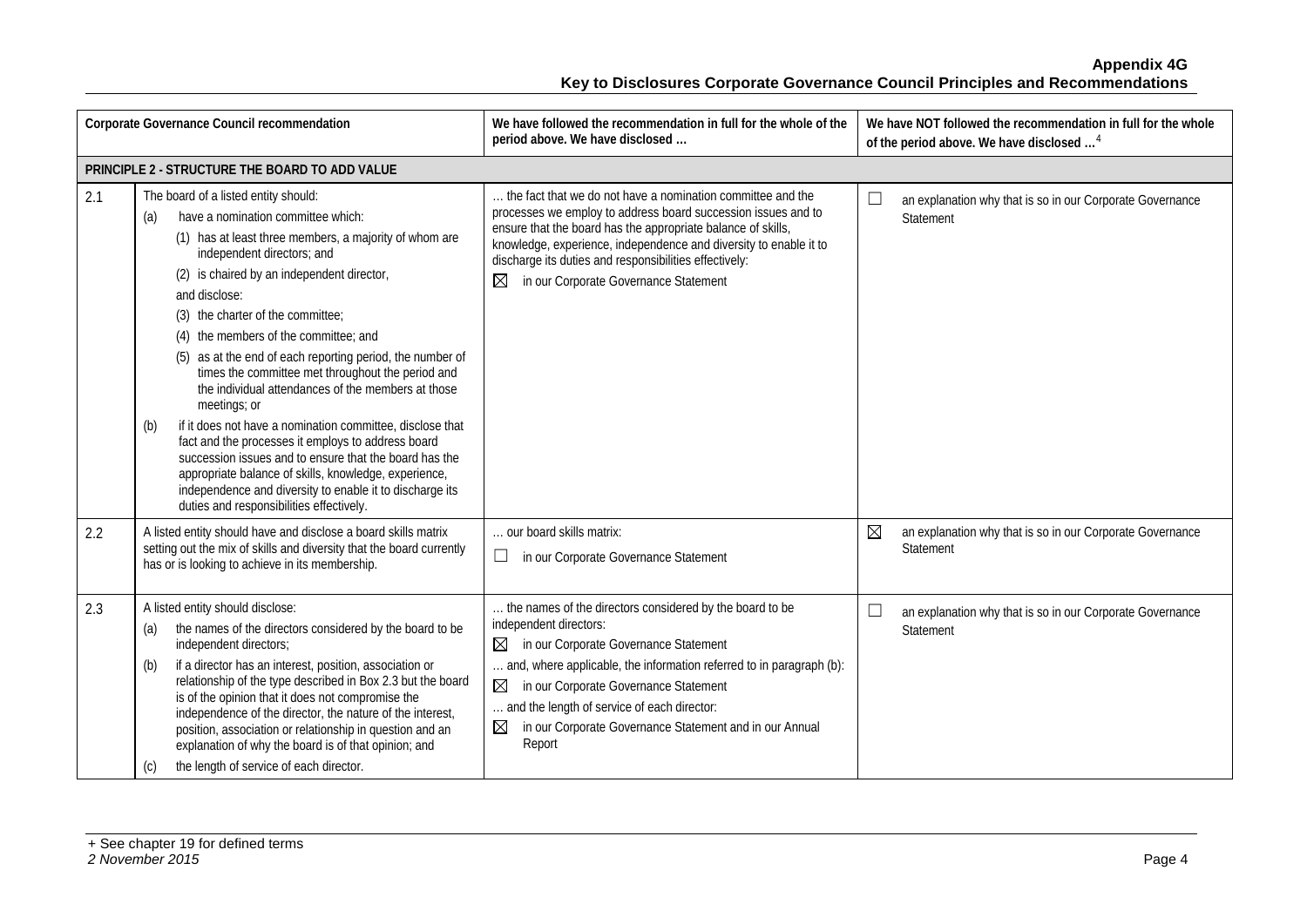|                                                    | Corporate Governance Council recommendation                                                                                                                                                                                                                     | We have followed the recommendation in full for the whole of the<br>period above. We have disclosed  | We have NOT followed the recommendation in full for the whole<br>of the period above. We have disclosed <sup>4</sup> |
|----------------------------------------------------|-----------------------------------------------------------------------------------------------------------------------------------------------------------------------------------------------------------------------------------------------------------------|------------------------------------------------------------------------------------------------------|----------------------------------------------------------------------------------------------------------------------|
| 2.4                                                | A majority of the board of a listed entity should be independent<br>directors.                                                                                                                                                                                  | the fact that we follow this recommendation:<br>in our Corporate Governance Statement                | $\boxtimes$<br>an explanation why that is so in our Corporate Governance<br><b>Statement</b>                         |
| 2.5                                                | The chair of the board of a listed entity should be an independent<br>director and, in particular, should not be the same person as the<br>CEO of the entity.                                                                                                   | the fact that we follow this recommendation:<br>$\boxtimes$<br>in our Corporate Governance Statement | an explanation why that is so in our Corporate Governance<br>Statement                                               |
| 2.6                                                | A listed entity should have a program for inducting new directors<br>and provide appropriate professional development opportunities<br>for directors to develop and maintain the skills and knowledge<br>needed to perform their role as directors effectively. | the fact that we follow this recommendation:<br>⊠<br>in our Corporate Governance Statement           | an explanation why that is so in our Corporate Governance<br>Statement                                               |
| <b>PRINCIPLE 3 - ACT ETHICALLY AND RESPONSIBLY</b> |                                                                                                                                                                                                                                                                 |                                                                                                      |                                                                                                                      |
| 3.1                                                | A listed entity should:<br>have a code of conduct for its directors, senior executives<br>(a)<br>and employees; and<br>disclose that code or a summary of it.<br>(b)                                                                                            | our code of conduct or a summary of it:<br>$\boxtimes$<br>in our Corporate Governance Statement      | an explanation why that is so in our Corporate Governance<br>Statement                                               |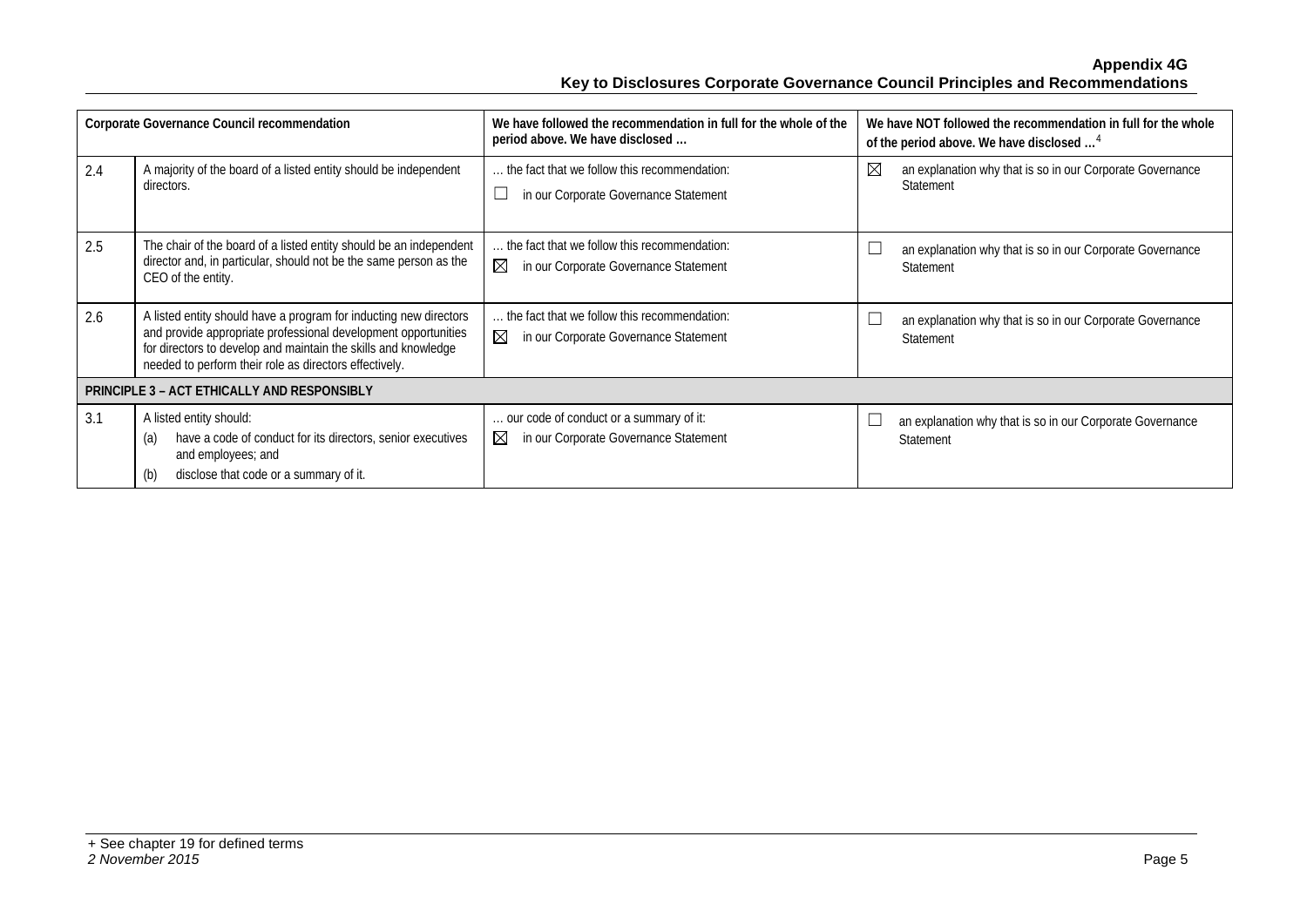| Corporate Governance Council recommendation |                                                                                                                                                                                                                                                                                                                                                                                                                                                                                                                                                                                                                                                                                                                                                                                                                                                                                                                                                                                      | We have followed the recommendation in full for the whole of the<br>period above. We have disclosed                                                                                                                                                                                                                                                       | We have NOT followed the recommendation in full for the whole<br>of the period above. We have disclosed <sup>4</sup> |
|---------------------------------------------|--------------------------------------------------------------------------------------------------------------------------------------------------------------------------------------------------------------------------------------------------------------------------------------------------------------------------------------------------------------------------------------------------------------------------------------------------------------------------------------------------------------------------------------------------------------------------------------------------------------------------------------------------------------------------------------------------------------------------------------------------------------------------------------------------------------------------------------------------------------------------------------------------------------------------------------------------------------------------------------|-----------------------------------------------------------------------------------------------------------------------------------------------------------------------------------------------------------------------------------------------------------------------------------------------------------------------------------------------------------|----------------------------------------------------------------------------------------------------------------------|
|                                             | PRINCIPLE 4 - SAFEGUARD INTEGRITY IN CORPORATE REPORTING                                                                                                                                                                                                                                                                                                                                                                                                                                                                                                                                                                                                                                                                                                                                                                                                                                                                                                                             |                                                                                                                                                                                                                                                                                                                                                           |                                                                                                                      |
| 4.1                                         | The board of a listed entity should:<br>have an audit committee which:<br>(a)<br>(1) has at least three members, all of whom are non-<br>executive directors and a majority of whom are<br>independent directors; and<br>(2) is chaired by an independent director, who is not the<br>chair of the board,<br>and disclose:<br>(3) the charter of the committee;<br>(4) the relevant qualifications and experience of the<br>members of the committee; and<br>(5) in relation to each reporting period, the number of<br>times the committee met throughout the period and<br>the individual attendances of the members at those<br>meetings; or<br>if it does not have an audit committee, disclose that fact<br>(b)<br>and the processes it employs that independently verify and<br>safeguard the integrity of its corporate reporting, including<br>the processes for the appointment and removal of the<br>external auditor and the rotation of the audit engagement<br>partner. | the fact that we do not have an audit committee and the processes<br>we employ that independently verify and safeguard the integrity of our<br>corporate reporting, including the processes for the appointment and<br>removal of the external auditor and the rotation of the audit<br>engagement partner:<br>in our Corporate Governance Statement<br>⊠ | an explanation why that is so in our Corporate Governance<br>Statement                                               |
| 4.2                                         | The board of a listed entity should, before it approves the entity's<br>financial statements for a financial period, receive from its CEO<br>and CFO a declaration that, in their opinion, the financial records<br>of the entity have been properly maintained and that the financial<br>statements comply with the appropriate accounting standards<br>and give a true and fair view of the financial position and<br>performance of the entity and that the opinion has been formed<br>on the basis of a sound system of risk management and internal<br>control which is operating effectively.                                                                                                                                                                                                                                                                                                                                                                                  | the fact that we follow this recommendation:<br>$\boxtimes$<br>in our Corporate Governance Statement                                                                                                                                                                                                                                                      | $\Box$<br>an explanation why that is so in our Corporate Governance<br>Statement                                     |
| 4.3                                         | A listed entity that has an AGM should ensure that its external<br>auditor attends its AGM and is available to answer questions<br>from security holders relevant to the audit.                                                                                                                                                                                                                                                                                                                                                                                                                                                                                                                                                                                                                                                                                                                                                                                                      | the fact that we follow this recommendation:<br>in our Corporate Governance Statement<br>⊠                                                                                                                                                                                                                                                                | $\Box$<br>an explanation why that is so in our Corporate Governance<br>Statement                                     |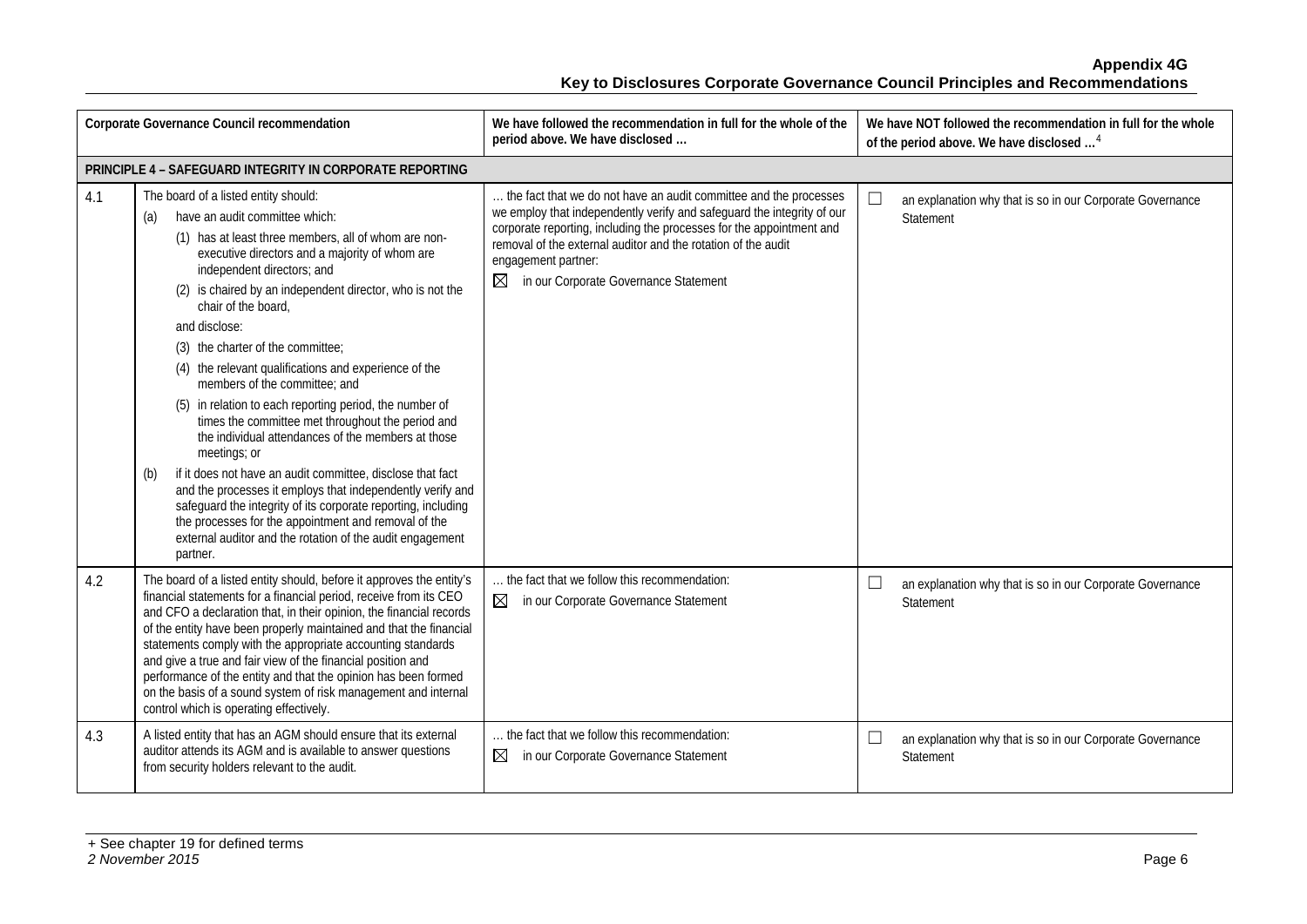| Corporate Governance Council recommendation                 |                                                                                                                                                                                                     | We have followed the recommendation in full for the whole of the<br>period above. We have disclosed                                                                   | We have NOT followed the recommendation in full for the whole<br>of the period above. We have disclosed <sup>4</sup> |
|-------------------------------------------------------------|-----------------------------------------------------------------------------------------------------------------------------------------------------------------------------------------------------|-----------------------------------------------------------------------------------------------------------------------------------------------------------------------|----------------------------------------------------------------------------------------------------------------------|
|                                                             | <b>PRINCIPLE 5 - MAKE TIMELY AND BALANCED DISCLOSURE</b>                                                                                                                                            |                                                                                                                                                                       |                                                                                                                      |
| 5.1                                                         | A listed entity should:<br>have a written policy for complying with its continuous<br>(a)<br>disclosure obligations under the Listing Rules; and<br>disclose that policy or a summary of it.<br>(b) | our continuous disclosure compliance policy or a summary of it:<br>⊠<br>in our Corporate Governance Statement                                                         | an explanation why that is so in our Corporate Governance<br>Statement                                               |
| <b>PRINCIPLE 6 - RESPECT THE RIGHTS OF SECURITY HOLDERS</b> |                                                                                                                                                                                                     |                                                                                                                                                                       |                                                                                                                      |
| 6.1                                                         | A listed entity should provide information about itself and its<br>governance to investors via its website.                                                                                         | information about us and our governance on our website:<br>$\boxtimes$<br>at https://www.kibaranresources.com/about-us/corporate-<br>qovernance/                      | an explanation why that is so in our Corporate Governance<br>Statement                                               |
| 6.2                                                         | A listed entity should design and implement an investor relations<br>program to facilitate effective two-way communication with<br>investors.                                                       | the fact that we follow this recommendation:<br>⊠<br>in our Corporate Governance Statement                                                                            | an explanation why that is so in our Corporate Governance<br>Statement                                               |
| 6.3                                                         | A listed entity should disclose the policies and processes it has in<br>place to facilitate and encourage participation at meetings of<br>security holders.                                         | our policies and processes for facilitating and encouraging<br>participation at meetings of security holders:<br>$\boxtimes$<br>in our Corporate Governance Statement | an explanation why that is so in our Corporate Governance<br>Statement                                               |
| 6.4                                                         | A listed entity should give security holders the option to receive<br>communications from, and send communications to, the entity<br>and its security registry electronically.                      | the fact that we follow this recommendation:<br>⊠<br>in our Corporate Governance Statement                                                                            | an explanation why that is so in our Corporate Governance<br>Statement                                               |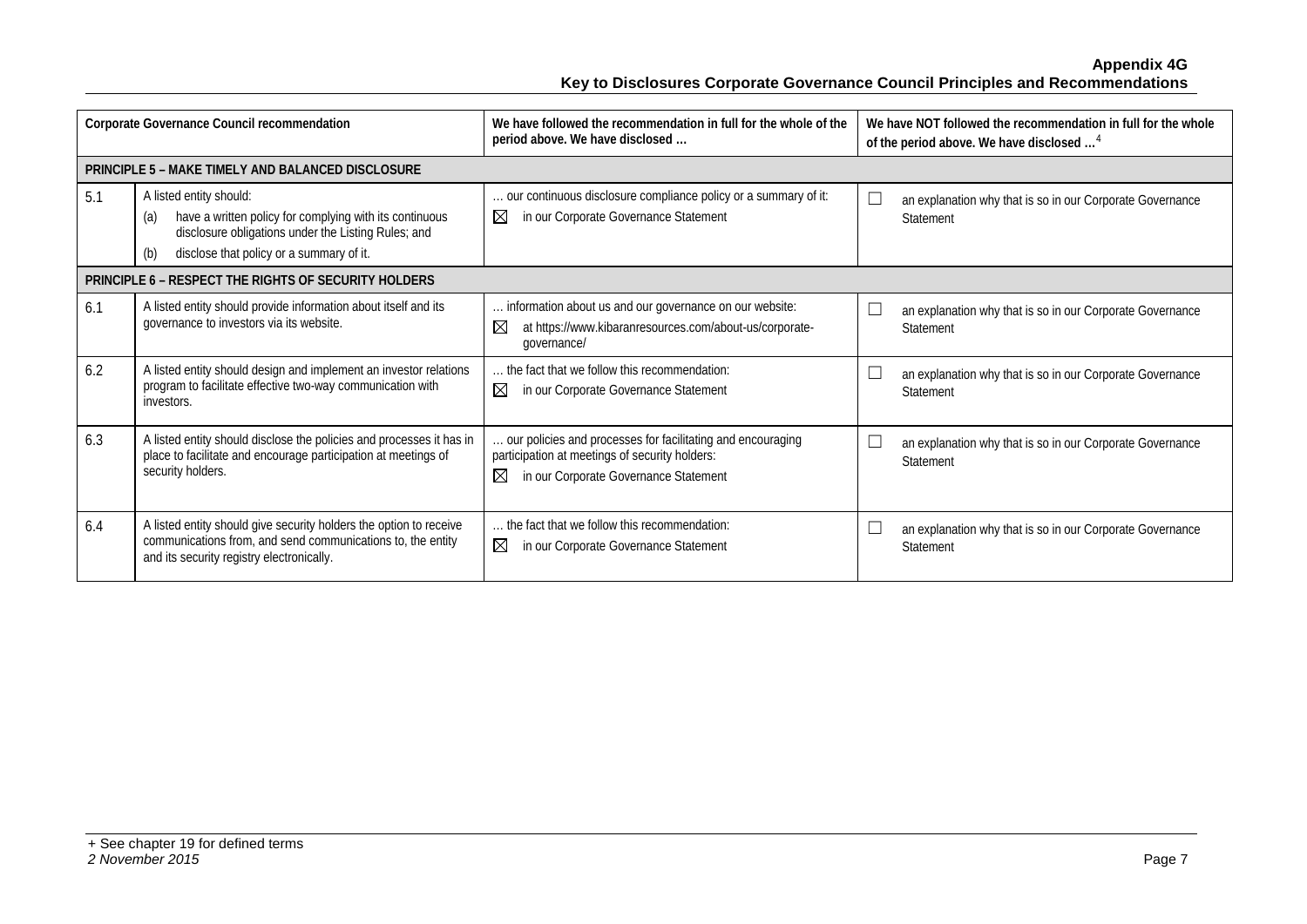| Corporate Governance Council recommendation |                                                                                                                                                                                                                                                                                                                                                                                                                                                                                                                                                                                                                                                                                                                                                    | We have followed the recommendation in full for the whole of the<br>period above. We have disclosed                                                                                                                                                                                                                                                                             | We have NOT followed the recommendation in full for the whole<br>of the period above. We have disclosed <sup>4</sup> |
|---------------------------------------------|----------------------------------------------------------------------------------------------------------------------------------------------------------------------------------------------------------------------------------------------------------------------------------------------------------------------------------------------------------------------------------------------------------------------------------------------------------------------------------------------------------------------------------------------------------------------------------------------------------------------------------------------------------------------------------------------------------------------------------------------------|---------------------------------------------------------------------------------------------------------------------------------------------------------------------------------------------------------------------------------------------------------------------------------------------------------------------------------------------------------------------------------|----------------------------------------------------------------------------------------------------------------------|
|                                             | PRINCIPLE 7 - RECOGNISE AND MANAGE RISK                                                                                                                                                                                                                                                                                                                                                                                                                                                                                                                                                                                                                                                                                                            |                                                                                                                                                                                                                                                                                                                                                                                 |                                                                                                                      |
| 7.1                                         | The board of a listed entity should:<br>have a committee or committees to oversee risk, each of<br>(a)<br>which:<br>(1) has at least three members, a majority of whom are<br>independent directors; and<br>(2) is chaired by an independent director,<br>and disclose:<br>(3) the charter of the committee;<br>(4) the members of the committee; and<br>(5) as at the end of each reporting period, the number of<br>times the committee met throughout the period and<br>the individual attendances of the members at those<br>meetings; or<br>if it does not have a risk committee or committees that<br>(b)<br>satisfy (a) above, disclose that fact and the processes it<br>employs for overseeing the entity's risk management<br>framework. | the fact that we do not have a risk committee or committees that<br>satisfy (a) and the processes we employ for overseeing our risk<br>management framework:<br>in our Corporate Governance Statement<br>⊠                                                                                                                                                                      | $\Box$<br>an explanation why that is so in our Corporate Governance<br>Statement                                     |
| 7.2                                         | The board or a committee of the board should:<br>review the entity's risk management framework at least<br>(a)<br>annually to satisfy itself that it continues to be sound; and<br>disclose, in relation to each reporting period, whether such<br>(b)<br>a review has taken place.                                                                                                                                                                                                                                                                                                                                                                                                                                                                | the fact that board or a committee of the board reviews the entity's<br>risk management framework at least annually to satisfy itself that it<br>continues to be sound:<br>in our Corporate Governance Statement<br>$\boxtimes$<br>and that such a review has taken place in the reporting period<br>covered by this Appendix 4G:<br>⊠<br>in our Corporate Governance Statement | $\Box$<br>an explanation why that is so in our Corporate Governance<br>Statement                                     |
| 7.3                                         | A listed entity should disclose:<br>if it has an internal audit function, how the function is<br>(a)<br>structured and what role it performs; or<br>if it does not have an internal audit function, that fact and<br>(b)<br>the processes it employs for evaluating and continually<br>improving the effectiveness of its risk management and<br>internal control processes.                                                                                                                                                                                                                                                                                                                                                                       | the fact that we do not have an internal audit function and the<br>processes we employ for evaluating and continually improving the<br>effectiveness of our risk management and internal control processes:<br>in our Corporate Governance Statement<br>⊠                                                                                                                       | $\Box$<br>an explanation why that is so in our Corporate Governance<br>Statement                                     |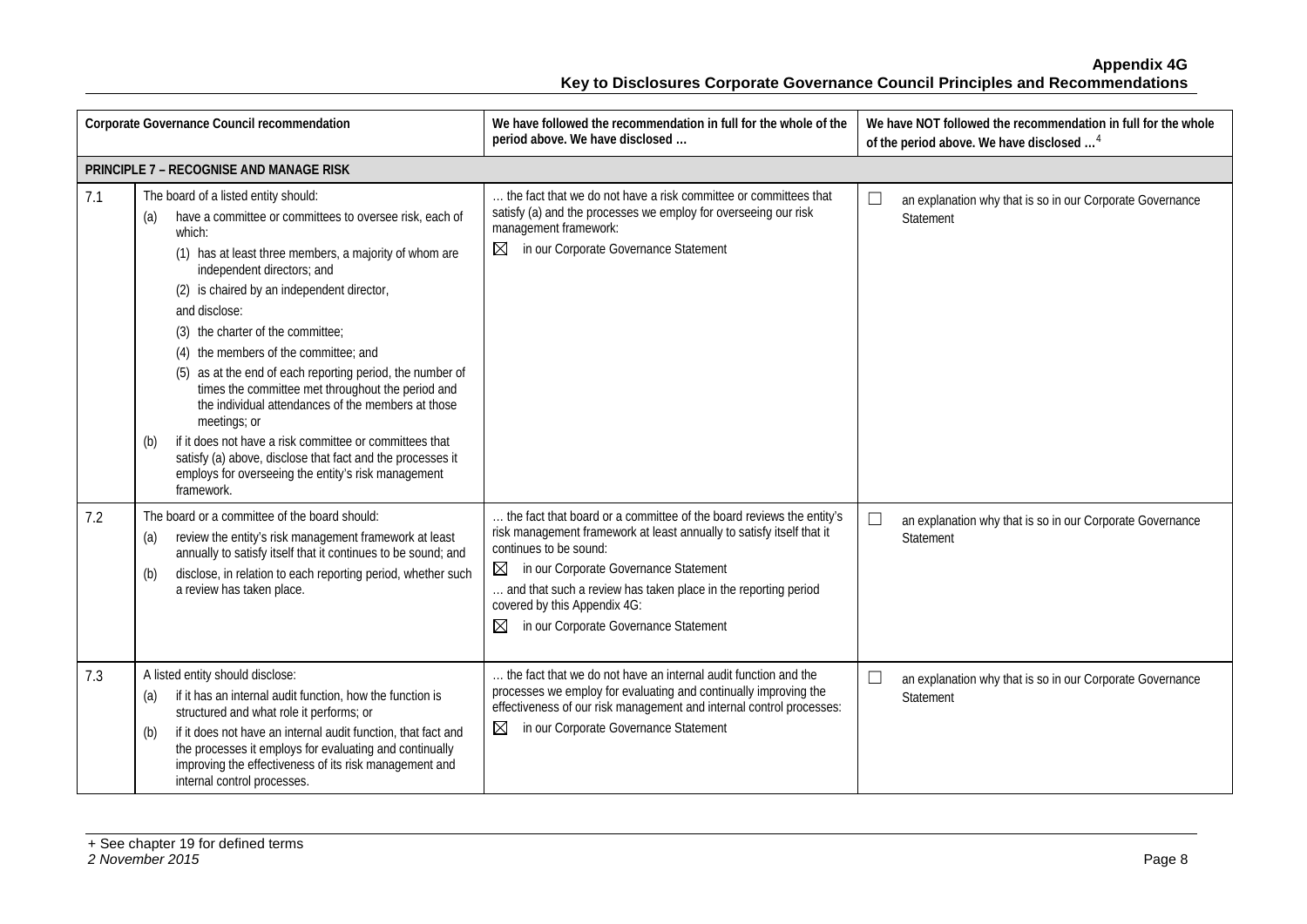| <b>Corporate Governance Council recommendation</b> |                                                                                                                                                                                                            | We have followed the recommendation in full for the whole of the<br>period above. We have disclosed                                                                                                                                                                           | We have NOT followed the recommendation in full for the whole<br>of the period above. We have disclosed <sup>4</sup> |
|----------------------------------------------------|------------------------------------------------------------------------------------------------------------------------------------------------------------------------------------------------------------|-------------------------------------------------------------------------------------------------------------------------------------------------------------------------------------------------------------------------------------------------------------------------------|----------------------------------------------------------------------------------------------------------------------|
| 7.4                                                | A listed entity should disclose whether it has any material<br>exposure to economic, environmental and social sustainability<br>risks and, if it does, how it manages or intends to manage those<br>risks. | whether we have any material exposure to economic,<br>environmental and social sustainability risks and, if we do, how we<br>manage or intend to manage those risks:<br>⊠<br>in our Corporate Governance Statement; and<br>in the Directors' Report of our Annual Report<br>⊠ | an explanation why that is so in our Corporate Governance<br>Statement                                               |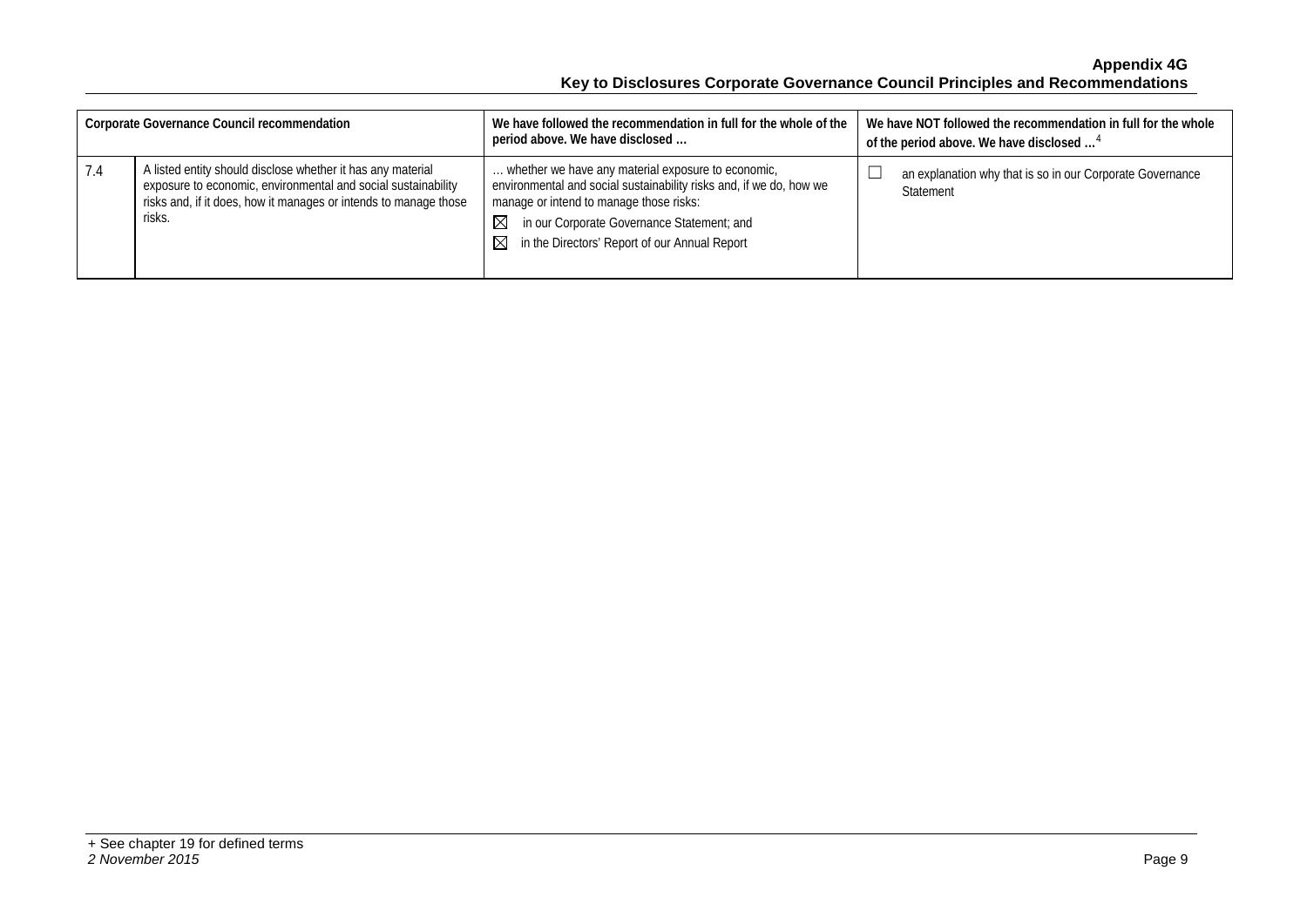|     | Corporate Governance Council recommendation                                                                                                                                                                                                                                                                                                                                                                                                                                                                                                                                                                                                                                                                                                                                                          | We have followed the recommendation in full for the whole of the<br>period above. We have disclosed                                                                                                                                                                                                      | We have NOT followed the recommendation in full for the whole<br>of the period above. We have disclosed <sup>4</sup> |
|-----|------------------------------------------------------------------------------------------------------------------------------------------------------------------------------------------------------------------------------------------------------------------------------------------------------------------------------------------------------------------------------------------------------------------------------------------------------------------------------------------------------------------------------------------------------------------------------------------------------------------------------------------------------------------------------------------------------------------------------------------------------------------------------------------------------|----------------------------------------------------------------------------------------------------------------------------------------------------------------------------------------------------------------------------------------------------------------------------------------------------------|----------------------------------------------------------------------------------------------------------------------|
|     | PRINCIPLE 8 - REMUNERATE FAIRLY AND RESPONSIBLY                                                                                                                                                                                                                                                                                                                                                                                                                                                                                                                                                                                                                                                                                                                                                      |                                                                                                                                                                                                                                                                                                          |                                                                                                                      |
| 8.1 | The board of a listed entity should:<br>have a remuneration committee which:<br>(a)<br>(1) has at least three members, a majority of whom are<br>independent directors; and<br>(2) is chaired by an independent director,<br>and disclose:<br>(3) the charter of the committee;<br>(4) the members of the committee; and<br>(5) as at the end of each reporting period, the number of<br>times the committee met throughout the period and<br>the individual attendances of the members at those<br>meetings; or<br>if it does not have a remuneration committee, disclose that<br>(b)<br>fact and the processes it employs for setting the level and<br>composition of remuneration for directors and senior<br>executives and ensuring that such remuneration is<br>appropriate and not excessive. | the fact that we do not have a remuneration committee and the<br>processes we employ for setting the level and composition of<br>remuneration for directors and senior executives and ensuring that<br>such remuneration is appropriate and not excessive:<br>⊠<br>in our Corporate Governance Statement | $\Box$<br>an explanation why that is so in our Corporate Governance<br>Statement                                     |
| 8.2 | A listed entity should separately disclose its policies and<br>practices regarding the remuneration of non-executive directors<br>and the remuneration of executive directors and other senior<br>executives.                                                                                                                                                                                                                                                                                                                                                                                                                                                                                                                                                                                        | separately our remuneration policies and practices regarding the<br>remuneration of non-executive directors and the remuneration of<br>executive directors and other senior executives:<br>⊠<br>in our Corporate Governance Statement                                                                    | $\Box$<br>an explanation why that is so in our Corporate Governance<br>Statement                                     |
| 8.3 | A listed entity which has an equity-based remuneration scheme<br>should:<br>have a policy on whether participants are permitted to<br>(a)<br>enter into transactions (whether through the use of<br>derivatives or otherwise) which limit the economic risk of<br>participating in the scheme; and<br>disclose that policy or a summary of it.<br>(b)                                                                                                                                                                                                                                                                                                                                                                                                                                                | our policy on this issue or a summary of it:<br>⊠<br>in our Corporate Governance Statement                                                                                                                                                                                                               | ∟<br>an explanation why that is so in our Corporate Governance<br>Statement                                          |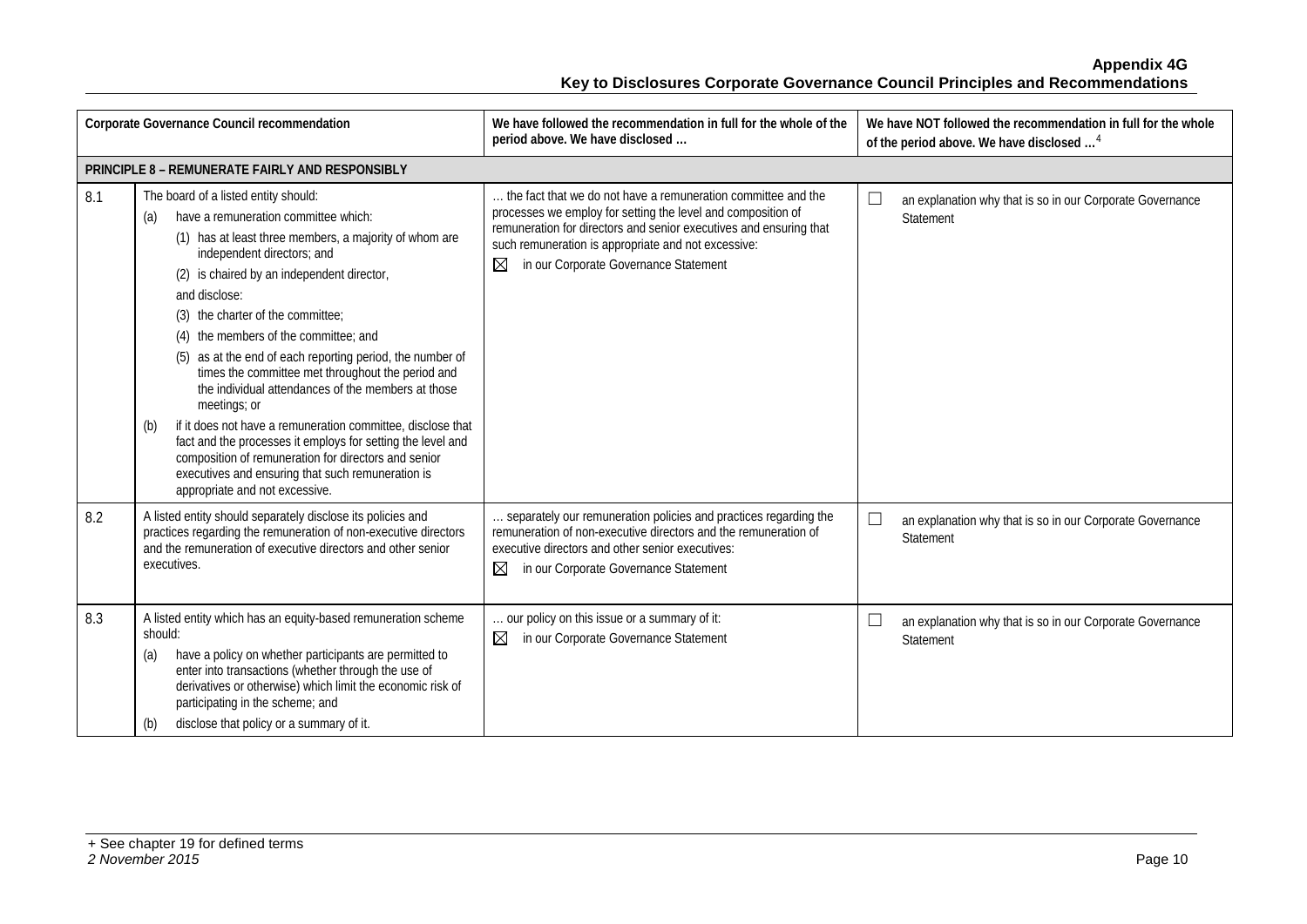

CORPORATE GOVERNANCE **STATEMENT**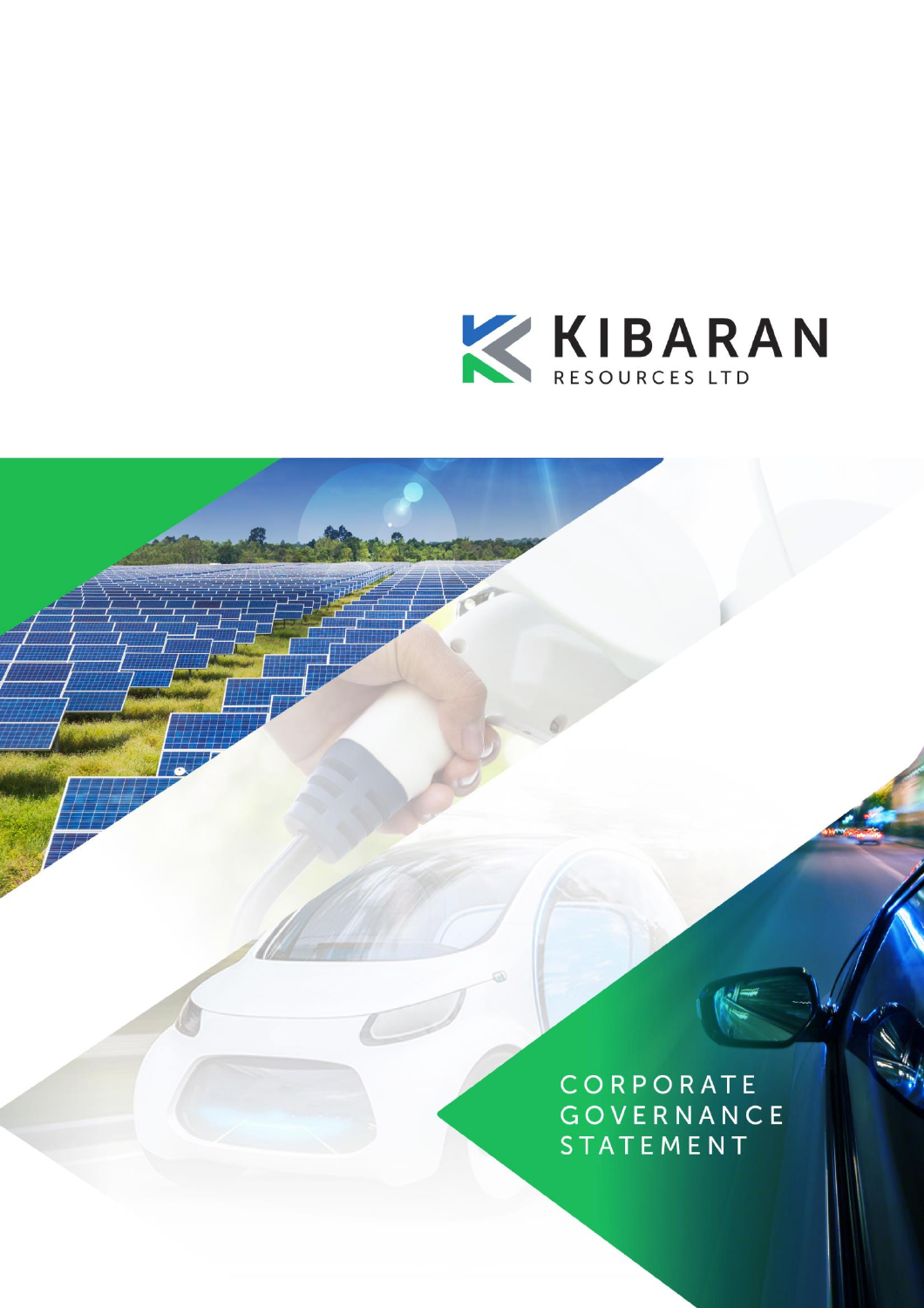# **Corporate Governance Statement**

The Board of directors of Kibaran Resources Limited ("Kibaran" or "the Company") is responsible for the corporate governance framework of the Company. The Board has considered and reports against the Corporate Governance Principles and Recommendations (3rd Edition) as published by the ASX Corporate Governance Council ("ASX Corporate Governance Principles") on 1 July 2014.

The ASX Corporate Governance Principles articulate eight core principles of good corporate governance and for each of those principles, recommendations as to their implementation. Adoption of the recommendations is not compulsory, however under the Listing Rules of ASX Limited a listed entity is required to provide an annual statement disclosing the extent to which it has adopted the recommendations for the reporting period and if it has not adopted any of the recommendations, to state the reasons for not following the recommendations.

The Company's Board Charter, policies and codes are available on the Company's website (*[www.kibaranresources.com](http://www.kibaranresources.com/)*) and should be read in conjunction with the directors' report and the remuneration report contained in the Company's annual report. The information in this statement is current and has been approved by the Board on 20 September 2018.

### **Principle 1: Lay solid foundations for management and oversight**

#### **ROLE OF THE BOARD**

The Board of Kibaran is responsible for setting the Company's strategic direction and providing effective governance over Kibaran's affairs in conjunction with the overall supervision of the Company's business with the view to maximising shareholder value. Key responsibilities are documented in the Board Charter.

In accordance with Kibaran's Constitution, the Board has appointed one of their members to the position of Managing Director with responsibility for the day-to-day management of the Company and who exercises those powers subject to any limits determined by the Board. The Managing Director, Executive Director - Projects and executives comprise the management team of the Company.

The Board ensures that the management team is appropriately qualified and experienced to discharge their delegated responsibilities and that the Board has appropriate procedures in place to assess the performance of the Managing Director and management team. The Managing Director is responsible for supervising the management of the business as designated by the Board. This separation of accountabilities ensures the appropriate independent functioning of the Board and management.

#### **OTHER FUNCTIONS RESERVED FOR THE BOARD INCLUDE:**

- reviewing and approving financial reports;
- assessing, approving and monitoring major capital expenditures, investments and business transactions;
- identifying, assessing and monitoring significant risks;
- monitoring the effectiveness of the Company's governance practices;
- establishing the Company's capital management policy; and
- overseeing the Company's compliance and continuous disclosure processes.

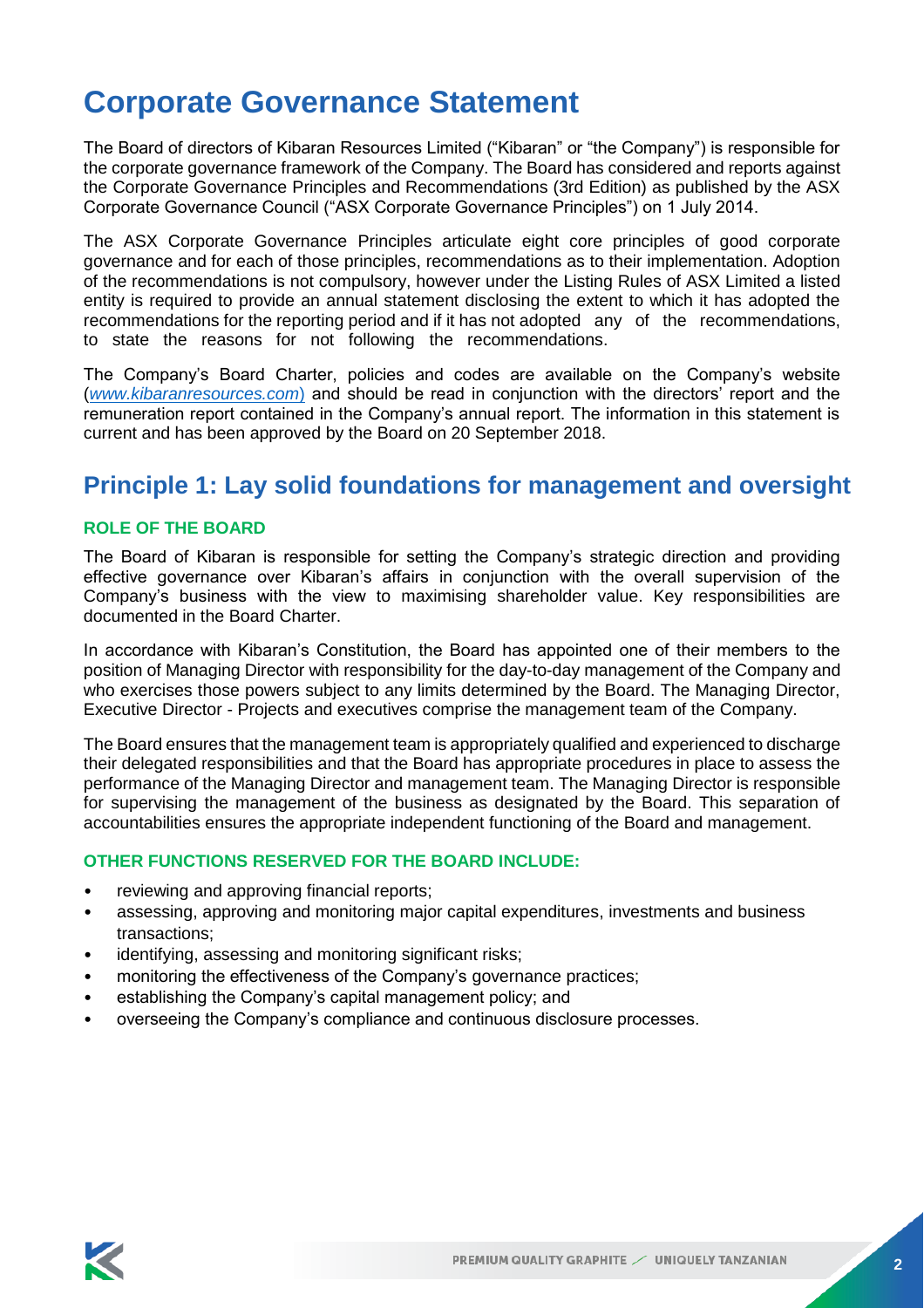#### **ROLE OF MANAGEMENT**

Management is responsible for providing relevant, timely and accurate information to the Board to enable it to discharge its responsibilities. Management as a whole is charged with reporting to the Board on the performance of the Company.

#### **BOARD CHARTER**

The Company has adopted a Board Charter that sets out the specific roles and responsibilities of the Board, the Chair and management and includes a description of those matters expressly reserved to the Board and those delegated to management.

The Board Charter sets out the specific responsibilities of the Board, requirements as to the Board's composition, the roles and responsibilities of the Chairman and Company Secretary, the establishment, operation and management of any Board Committees and details of the Board's relationship with management.

A copy of the Company's Board Charter is available on the Company's website.

*This complies with Recommendation 1.1 of the ASX Corporate Governance Principles.*

#### **BOARD AND MANAGEMENT APPOINTMENTS**

Prior to making an appointment of directors or key management personnel, the Company undertakes appropriate checks to ensure that candidates are identified with the necessary expertise and experience to enhance the Company's capacity to protect and grow shareholder value. Prior to the appointment or re-election of directors, shareholders are provided with information about the skills and experience of candidates, together with a statement of whether the Board supports the appointment or re-election.

The terms of appointment of all directors and key management personnel are agreed upon and set out in writing at the time of appointment.

*This complies with Recommendations 1.2 and 1.3 of the ASX Corporate Governance Principles.*

#### **COMPANY SECRETARY**

The Board Charter outlines the role, responsibility and accountability of the Company Secretary. The Company Secretary supports the effectiveness of the Board by monitoring that Board policy and procedures are being followed and by coordinating the timely completion and despatch of Board agendas and briefing papers. A Company Secretary is appointed by the Board and is accountable directly to the Board, through the Chairperson, on all matters to do with the functioning of the Board.

*This complies with Recommendation 1.4 of the ASX Corporate Governance Principles.*

#### **DIVERSITY POLICY**

The Company has adopted a Diversity Policy, which is available on the Company's website. The Diversity policy does not currently require the Board to set measurable objectives for achieving gender diversity. The Company employs a diverse range of individuals reflecting its philosophy of hiring the best available candidates for all positions, at all levels, based on competence and performance. The Company believes in the principle of equal opportunity in employment for all people, regardless of gender, sexual preference, marital status, pregnancy, family responsibilities, ethnicity, political or religious belief, cultural background, disability and age.

In terms of the composition of the Board and nominations, the Board considers the ASX Corporate Governance Principles as part of the overall Board appointment process when determining the composition of the Board that is appropriate for the Company. Kibaran focuses on attracting, developing and retaining persons who are highly competent and that demonstrate the values of the Company.

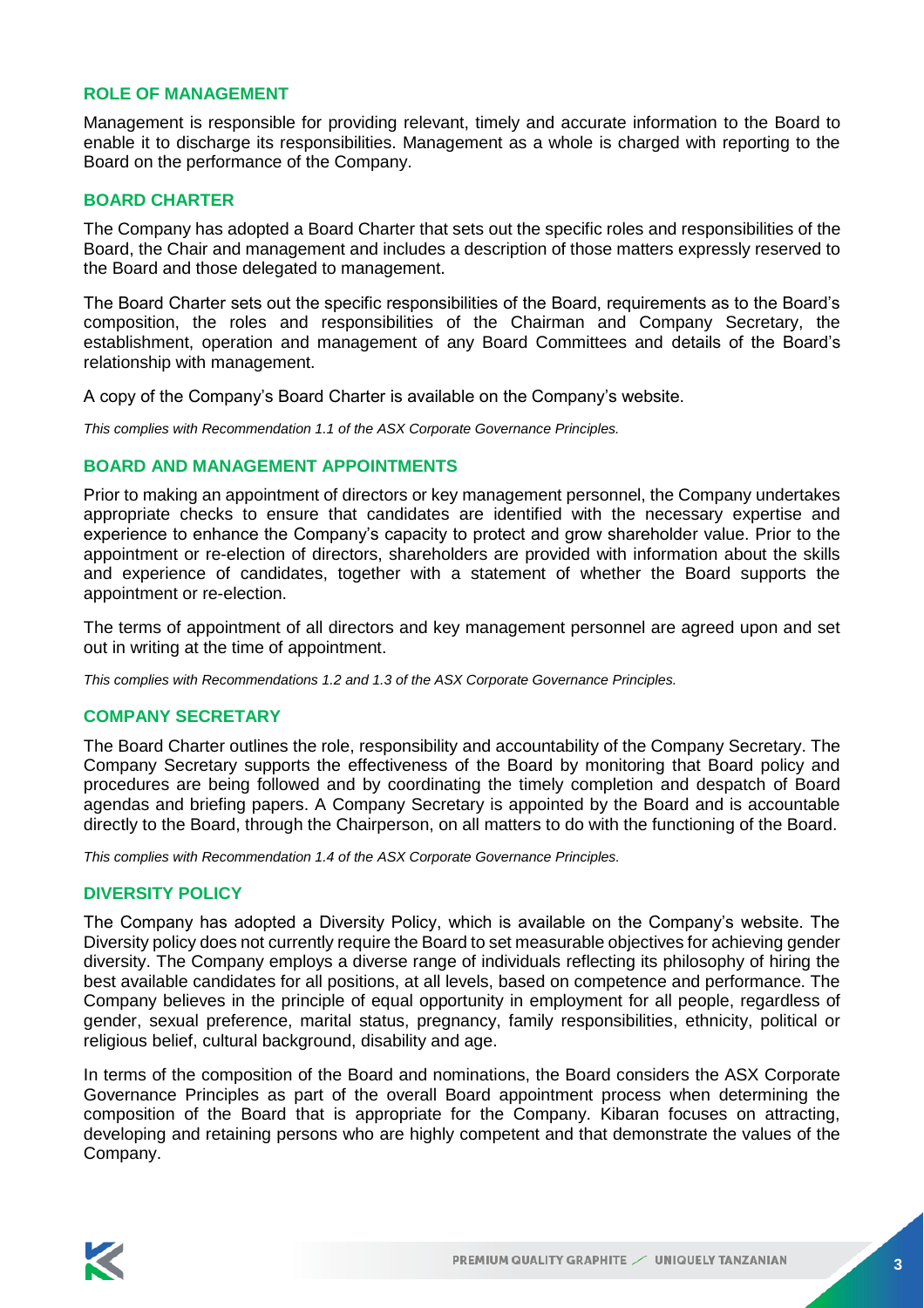The Company currently employs only a small number of full-time staff and due to the constantly evolving resource development environment in which it operates, does not believe that establishing measurable diversity objectives is appropriate at this time. The Board will review this position on an annual basis and will implement measurable objectives as and when they deem the Company to require them. Kibaran is not considered a "relevant employer" under the *Workplace Gender Equality Act* and is not required to report against the Gender Equality Indicators as defined by the Act.

*This is a departure from Recommendation 1.5 of the ASX Corporate Governance Principles.*

#### **BOARD PERFORMANCE EVALUATION**

An assessment of the performance of the Board, its committees and individual directors is conducted on an informal basis. This assessment includes an evaluation of the appropriateness of the skills and attributes of the members of the Board against the Company's requirements. Due to the Company's present size and the nature of its business activities, the Board does not consider that a formal evaluation process is appropriate at this time.

*This is a departure from Recommendation 1.6 of the ASX Corporate Governance Principles.*

#### **EXECUTIVE PERFORMANCE EVALUATION**

The Managing Director is responsible for reviewing the performance of executives as necessary. Executive performance evaluations involve an assessment of the performance of executives against individual and collective accountabilities for the achievement of key objectives determined as part of the Company's business planning processes. Due to the Company's present size and the nature of its business activities, the Board does not consider that a formal evaluation process is appropriate at this time.

*This is a departure from Recommendation 1.7 of the ASX Corporate Governance Principles.*

# **Principle 2: Structure the Board to add value**

#### **NOMINATION COMMITTEE**

The Company does not presently have a Nomination Committee. Functions with respect to the selection, appointment and compensation of directors, Board succession and related matters are currently performed by the Board, rather than a Nomination Committee, including the following processes to address succession issues and to ensure the Board has the appropriate balance of skills, experience, independence and knowledge of the Company to enable it to discharge its duties and responsibilities effectively:

- devoting time to consider Board succession issues; and
- ensuring all Board members are involved in the Company's nomination processes, to the maximum extent permitted under the *Corporations Act 2001* and ASX Listing Rules.

The Board considers that this approach is more efficient and effective given the Company's present size and the nature of its business activities.

It is in the best interests of shareholders for the Company to attract and retain a highly skilled Board and executive team with the necessary experience and capabilities to enhance the Company's capacity to protect and grow shareholder value. Remuneration policies are determined by the Board in order to achieve this objective, while ensuring cash and equity rewards are consistent with practices among comparable listed entities and reflect prevailing market conditions.

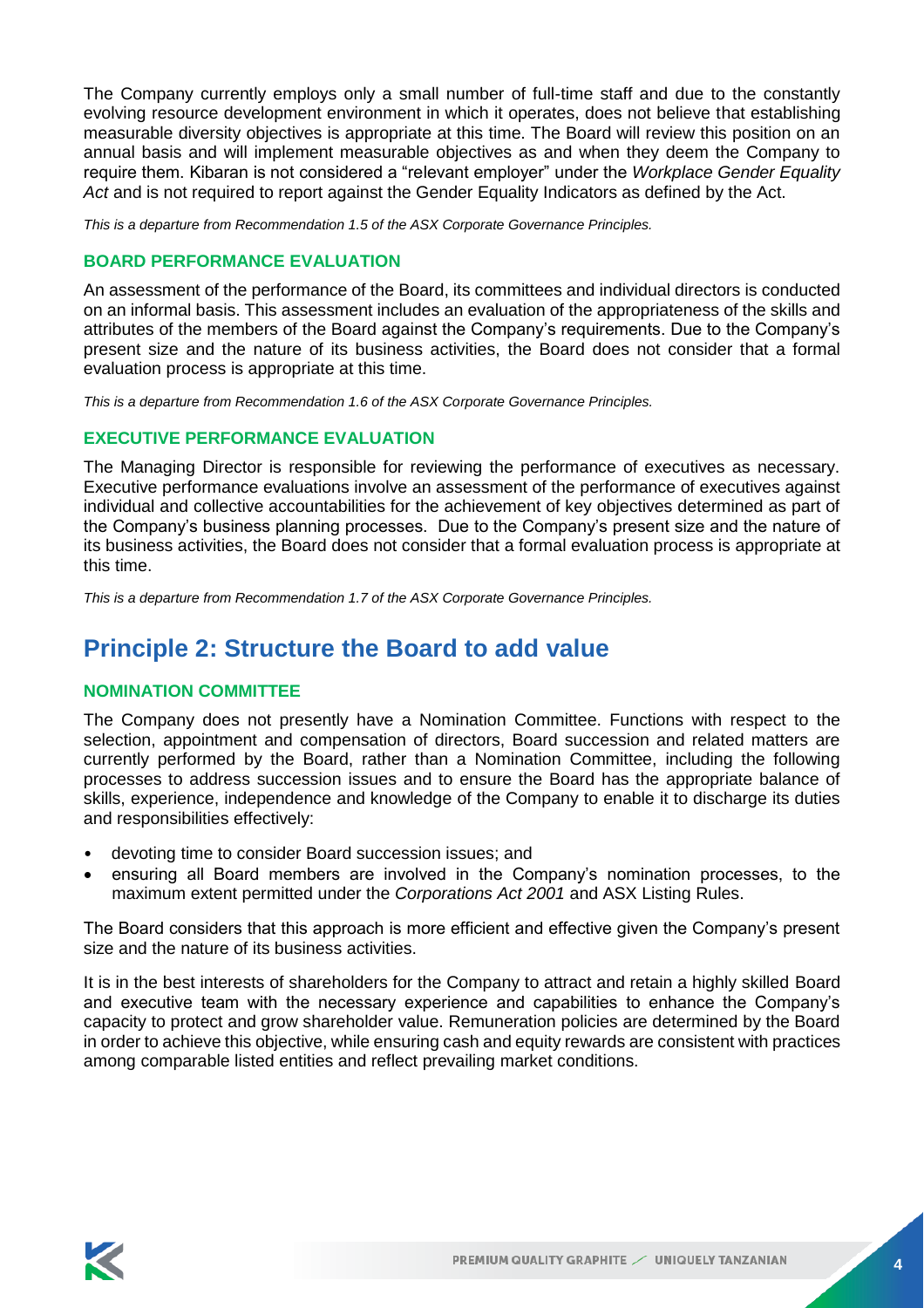Key considerations for the Board when determining new appointments include:

- advice from external consultants;
- skills, knowledge and experience required for the role;
- succession planning;
- current scale and complexity of the Company's business activities; and
- ability of the candidate to assist the Board in creating value for shareholders.

*This complies with Recommendation 2.1 of the ASX Corporate Governance Principles.*

#### **COMPOSITION OF THE BOARD**

The Board is comprised of the following directors:

| <b>Robert Pett</b>   | Non-Executive Chairperson | (appointed 9 November 2015) |
|----------------------|---------------------------|-----------------------------|
| <b>Andrew Spinks</b> | <b>Managing Director</b>  | (appointed 20 July 2012)    |
| <b>Grant Pierce</b>  | <b>Executive Director</b> | (appointed 17 January 2013) |
| John Conidi          | Non-Executive Director    | (appointed 4 May 2015)      |
| Christoph Frey       | Non-Executive Director    | (appointed 9 August 2016)   |

A brief profile of each director is provided in the Company's half-yearly and annual reports and is also available on its website.

#### **BOARD SKILLS AND EXPERIENCE**

The Board considers it essential that its members possess the range of skills and experience necessary to guide the Company through exploration and evaluation, project development, production and sales. Directors are identified to ensure that the Board has a balance of expertise in business administration, operational leadership, technological development and marketing.

Succession planning is conducted on an informal basis to support decisions about appointments and to maintain the level of Board capability required to successfully guide the Company through each stage of its development. Due to the Company's present size and the nature of its business activities, the Board does not consider that establishing a formal skills and diversity matrix is appropriate at this time.

*This is a departure from Recommendation 2.2 of the ASX Corporate Governance Principles.*

#### **INDEPENDENCE**

Directors are considered to be independent when their interests are not aligned with the interests of management, substantial shareholders or other relevant stakeholders. The definition of independence and factors set out in box 2.3 of the ASX Corporate Governance Principles is taken into account by the Company when determining the independence of directors.

The Board considers that Robert Pett and John Conidi are independent directors who have no interest, position, association or relationship of the type described in box 2.3 of the ASX Corporate Governance Principles. The Company's annual report discloses the length of service of each Director, as at the end of each financial year.

*This complies with Recommendation 2.3 of the ASX Corporate Governance Principles.*

The Board is currently comprised of five directors, consisting of a non-executive Chairperson, two non-executive directors, the Managing Director and an additional executive director. Based on key factors applied from box 2.3 referred to above, the Board is not comprised of a majority of independent directors, however the Company believes that at the present time a Board consisting of persons with

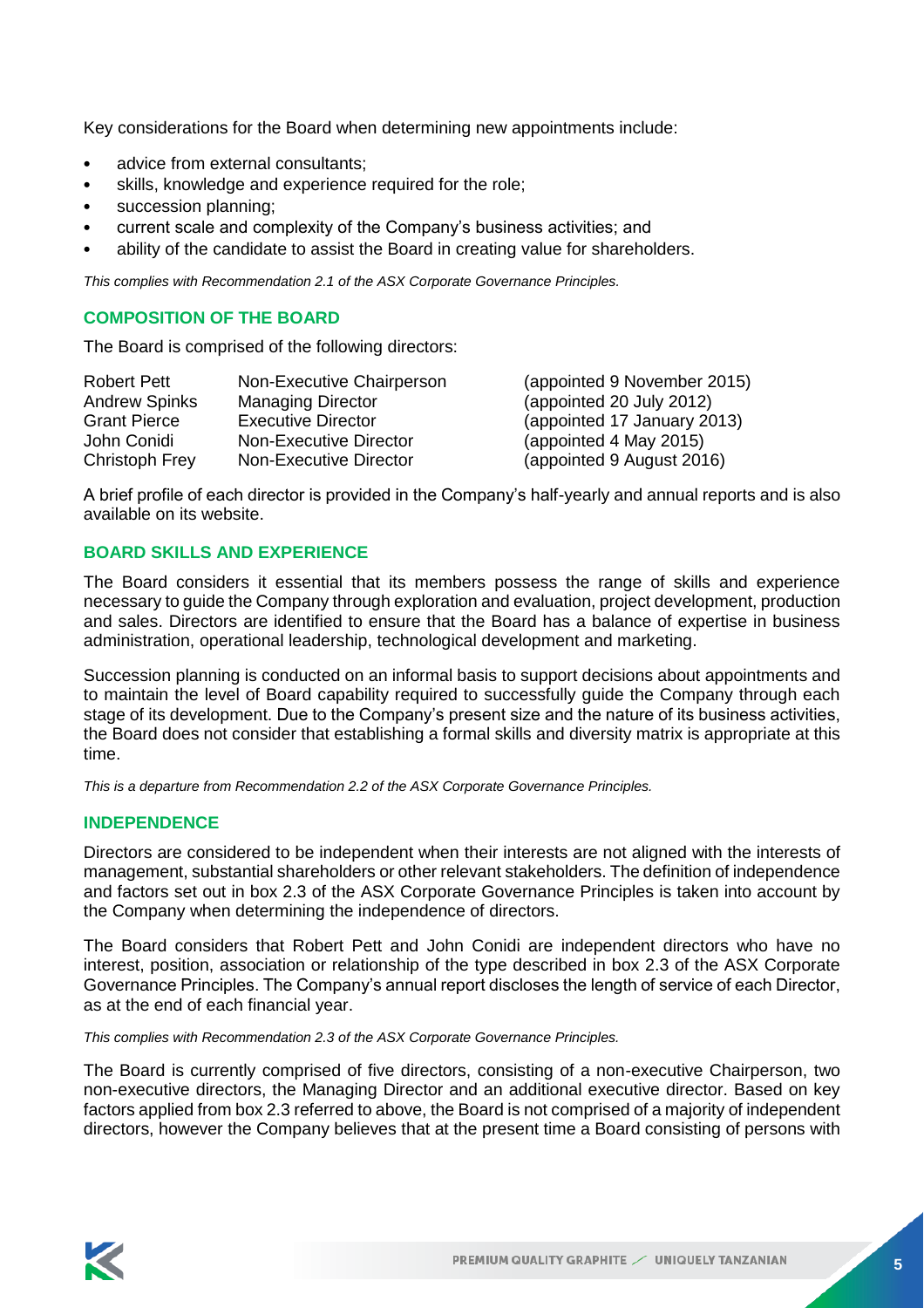a strong involvement in its business activities enhances the capacity of the Company to achieve its strategic priorities and generate growth in shareholder value.

*This is a departure from Recommendation 2.4 of the ASX Corporate Governance Principles.*

#### **ROLE OF THE CHAIRPERSON**

The Chairperson of the Company is an independent director, who is responsible for leading the effective and efficient conduct of all Board functions, including its key accountabilities for guiding the strategic direction of the Company and reporting to shareholders. Presently, the roles of Chairperson and Managing Director are not exercised by the same individual.

Decisions of the Board are decided by simple majority and in the event of an equality of votes, the Chairperson may exercise a casting vote. Any director and Board committee (if established) may obtain independent professional advice as considered necessary, with a copy of such advice to be made available to all directors.

*This complies with Recommendation 2.5 of the ASX Corporate Governance Principles.*

#### **INDUCTION OF DIRECTORS AND ONGOING PROFESSIONAL DEVELOPMENT**

The Company's program for the induction of new directors commences with a series of meetings between the new appointee and the Chairperson, Managing Director, Company Secretary/Secretaries and other members of the management team. The purpose of these meetings is to provide the new appointee with a comprehensive briefing on the Company, the business environment in which it operates and its Board governance processes. Following these initial meetings, the new appointee is provided with an opportunity to visit the Company's operations, in Australia and overseas, as well as to meet with key stakeholders such as investors, lenders, Government representatives and external advisers.

All directors are encouraged to participate in appropriate professional development opportunities each year to develop and maintain the skills and knowledge needed to successfully perform their role as a director.

*This complies with Recommendation 2.6 of the ASX Corporate Governance Principles.*

# **Principle 3: Act ethically and responsibly**

#### **CODE OF CONDUCT**

The Company has a Code of Conduct that sets-out the standards of behaviour that apply to every director and employee of the Company when conducting business and dealing with customers, colleagues and other stakeholders. The guiding principles of the Code of Conduct are:

- act with integrity and professionalism and be scrupulous in the proper use of Company information, funds, equipment and facilities;
- exercise fairness, equity, proper courtesy, consideration and sensitivity in dealing with customers, employees and other stakeholders; and
- avoid any real or perceived conflicts of interest.

The Code of Conduct is available on the Company's website.

*This complies with Recommendation 3.1 of the ASX Corporate Governance Principles.*

#### **CONFLICTS OF INTEREST**

All directors and employees must avoid any personal, financial or other interest, which may be in conflict with their duties and responsibilities to the Company. Any interest, which may give rise to a conflict of interest, must be promptly disclosed. In the case of employees, disclosure is to be made to

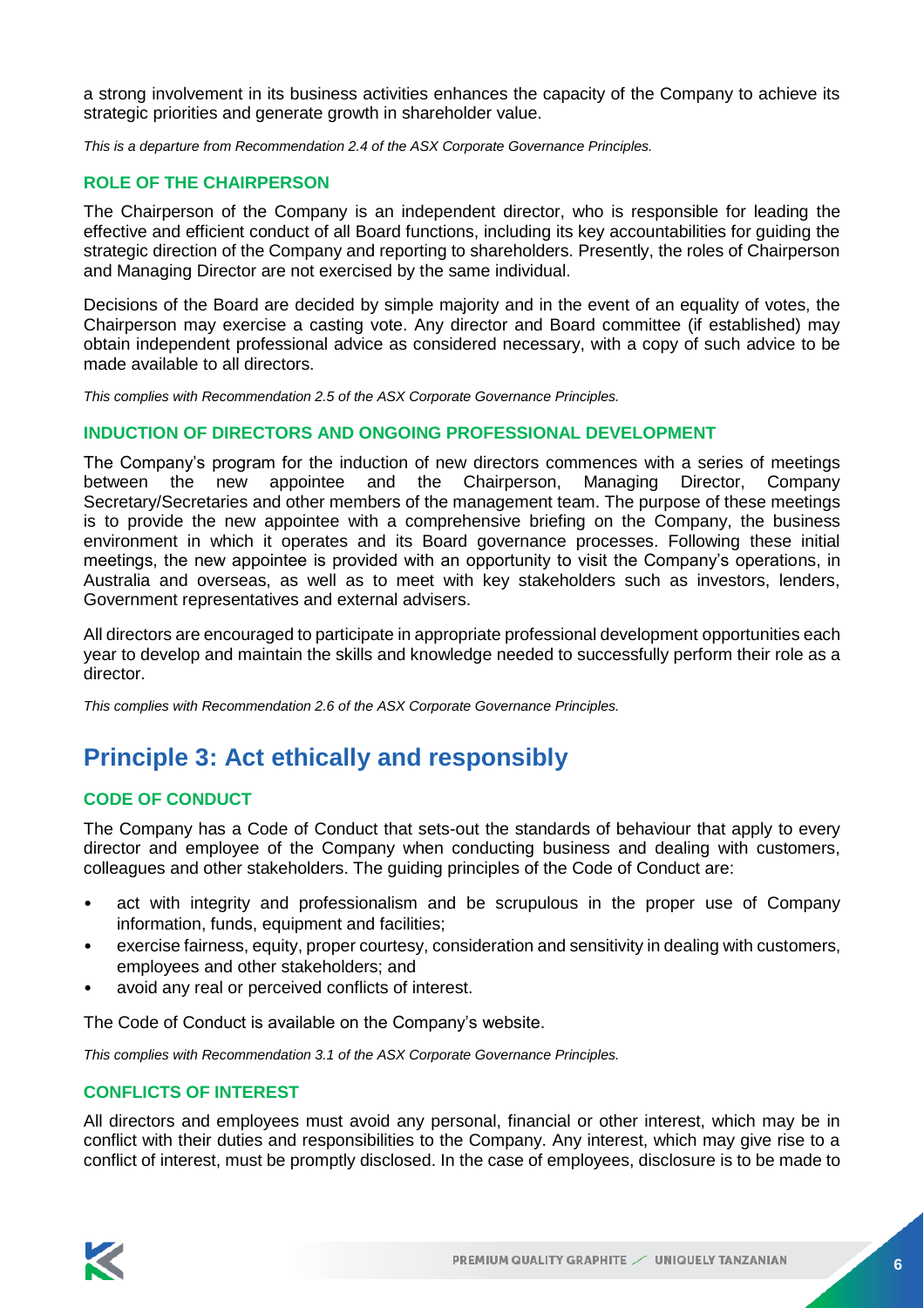the Managing Director, in the case of directors, disclosure is to be made to the Chairperson and in the case of the Chairperson, disclosure is to be made to the Board.

Prior to accepting any external appointment, such as a directorship, employment arrangement, consulting engagement or conducting a business activity, all directors and employees must provide disclosure in accordance with the process above so that the Company can determine if such action might give rise to a present or potential conflict of interest. After consideration, the Company may require that the person either decline the appointment, cease involvement in the business activity, or alternatively resign from their role with the Company.

#### **SECURITIES TRADING POLICY**

A Securities Trading Policy has been adopted by the Board that sets-out the requirements prescribed by the Company and at law for all director and employee dealings in securities. It also prescribes the additional share trading restrictions applying to directors, officers, executives and certain employees who may, from time to time, be in possession of price-sensitive information ("specified persons").

Under the terms of the Securities Trading Policy, specified persons are only permitted to trade in securities if they do not possess unannounced, price-sensitive information in relation to the securities and if the trading occurs outside of restricted periods. The restricted periods commence two weeks before and end one day after, the release of the Company's quarterly, half-yearly and annual reports to the ASX.

Prior to a specified person dealing in the Company's securities, they must notify and obtain approval from the appropriate authorising officer of the Company, to confirm that there is no reason why the proposed trade should not occur. The notification to the authorising officer must state that the proposed purchase or sale is not as a result of access to, or being in possession of, any price-sensitive information that has not yet been announced to the ASX. The Company will notify the ASX in a timely manner of any transactions conducted by the directors in the securities of the Company.

The Securities Trading Policy is available on the Company's website.

### **Principle 4: Safeguard integrity in corporate reporting**

#### **AUDIT COMMITTEE**

Due to the Company's present size and the nature of its business activities, the Board does not consider that establishing a separate Audit Committee is appropriate at this time. In the opinion of the Board, it is currently more efficient and effective for the Board to assume direct responsibility for all functions that would ordinarily be conducted by such a committee, such as reviewing and approving financial reports, external audit arrangements and risk management processes. To independently verify and safeguard the integrity of the Company's corporate reporting processes, the Board:

- engages external auditors with the necessary skills and experience to critically review annual and half year reports, together with the system of internal controls that support financial reporting processes;
- holds private discussions with the external auditors every 6 months to provide an opportunity for any concerns to be raised by the auditors, independent of management;
- considers the performance of the external auditors, the terms of engagement and any indications that the independence of the external auditors could be impaired;
- formally approves the appointment, removal and rotation of the external auditor; and
- obtains independent legal or professional advice on any matters that the Board considers may compromise the integrity of corporate reporting.

*This complies with Recommendation 4.1(b) of the ASX Corporate Governance Principles.*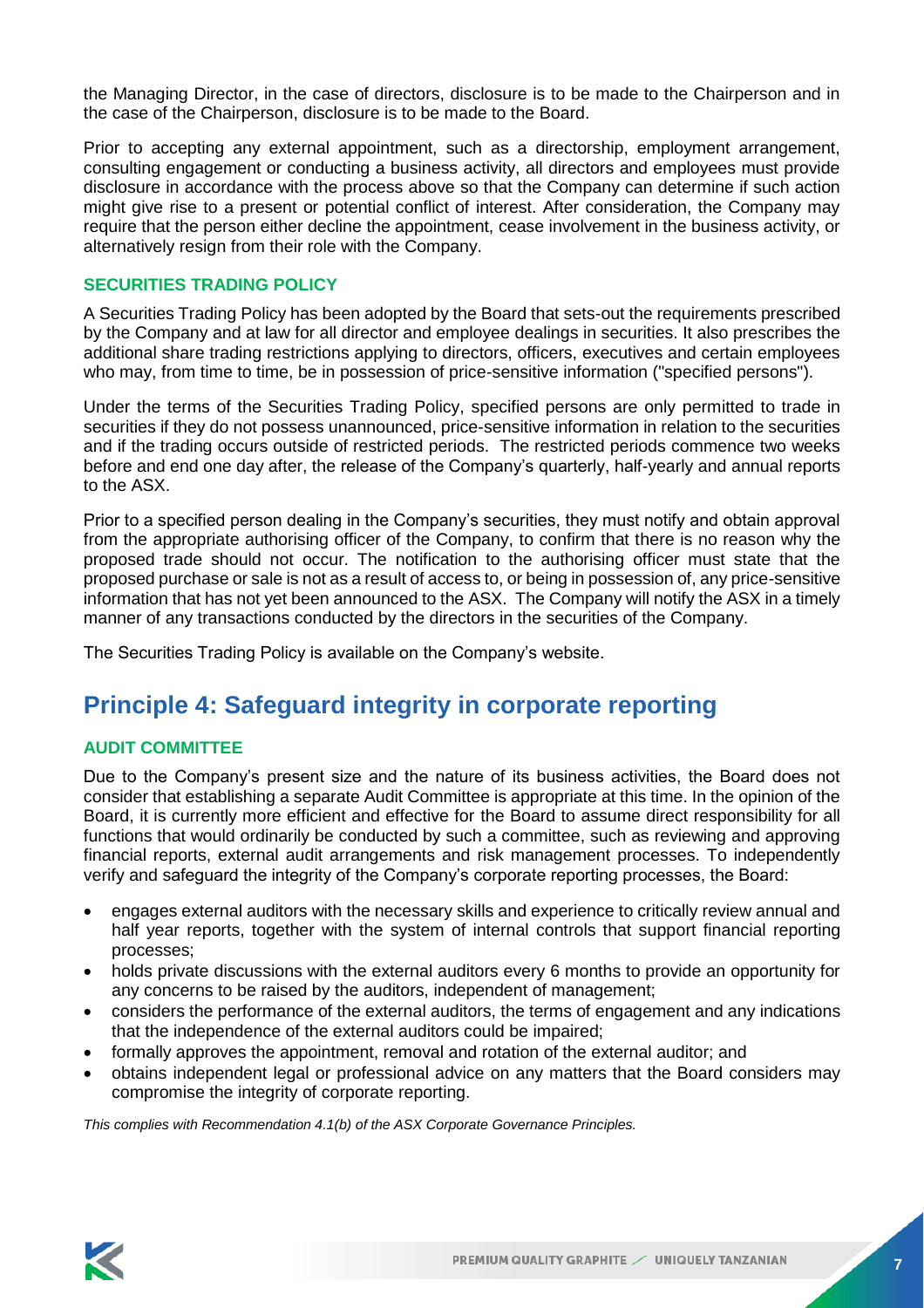#### **ASSURANCES FROM THE CHIEF EXECUTIVE OFFICER (CEO) AND CHIEF FINANCIAL OFFICER (CFO)**

The Managing Director (CEO) and CFO are required to make a declaration in accordance with section 295A of the *Corporations Act 2001* that the Company's financial reports present a true and fair view of the financial position and performance of the Company in all material respects, are in accordance with relevant accounting standards and applicable regulations and are founded on a sound system of risk management and internal control that is operating efficiently and effectively in all material respects.

For the year ended 30 June 2018, a declaration was made by the Managing Director (CEO) and CFO.

*This complies with Recommendation 4.2 of the ASX Corporate Governance Principles.*

#### **EXTERNAL AUDITOR**

The Company's external auditor is Ernst & Young. The Board assumes responsibility for the appointment of Ernst & Young, approving the scope of the external audit process, assessing the conduct and outcomes of the external audit and considering the independence of Ernst & Young. Representatives from the Company's external auditor, Ernst & Young, attend the Annual General Meeting and are available to answer questions from shareholders relevant to the audit.

*This complies with Recommendation 4.3 of the ASX Corporate Governance Principles.*

### **Principle 5: Make timely and balanced disclosure**

The Company is committed to promoting investor confidence and ensuring that shareholders and other stakeholders are provided with accurate and timely information about the activities of the Company, the business environment in which it operates and the results of its operations. It has established a Continuous Disclosure Policy that sets-out its processes for ensuring that:

- all directors and employees are informed of their continuous disclosure obligations under the ASX Listing Rules and the *Corporations Act 2001*;
- relevant information about the activities of the Company is quickly brought to the attention of the Managing Director and/or the Board; and
- where disclosure is considered appropriate, either to comply with relevant obligations or to promote a more informed market among shareholders and stakeholders, then such disclosure occurs in a timely and informative manner.

The Continuous Disclosure Policy is available on the Company's website.

*This complies with Recommendation 5.1 of the ASX Corporate Governance Principles.*

# **Principle 6: Respect the rights of security holders**

### **CORPORATE GOVERNANCE**

The Company believes that communicating with shareholders by electronic means, particularly through its website, is an efficient way of distributing information in a timely and convenient manner. The Company's website includes the following pages, which contain relevant information for shareholders:

- section on the Company's corporate governance policies and practices;
- reports section, which contains copies of annual, half-yearly and quarterly reports;
- news section, containing sections on newsletters, ASX announcements, media briefings, clippings and power point presentations; and
- research section, which contains broker research reports published on the Company.

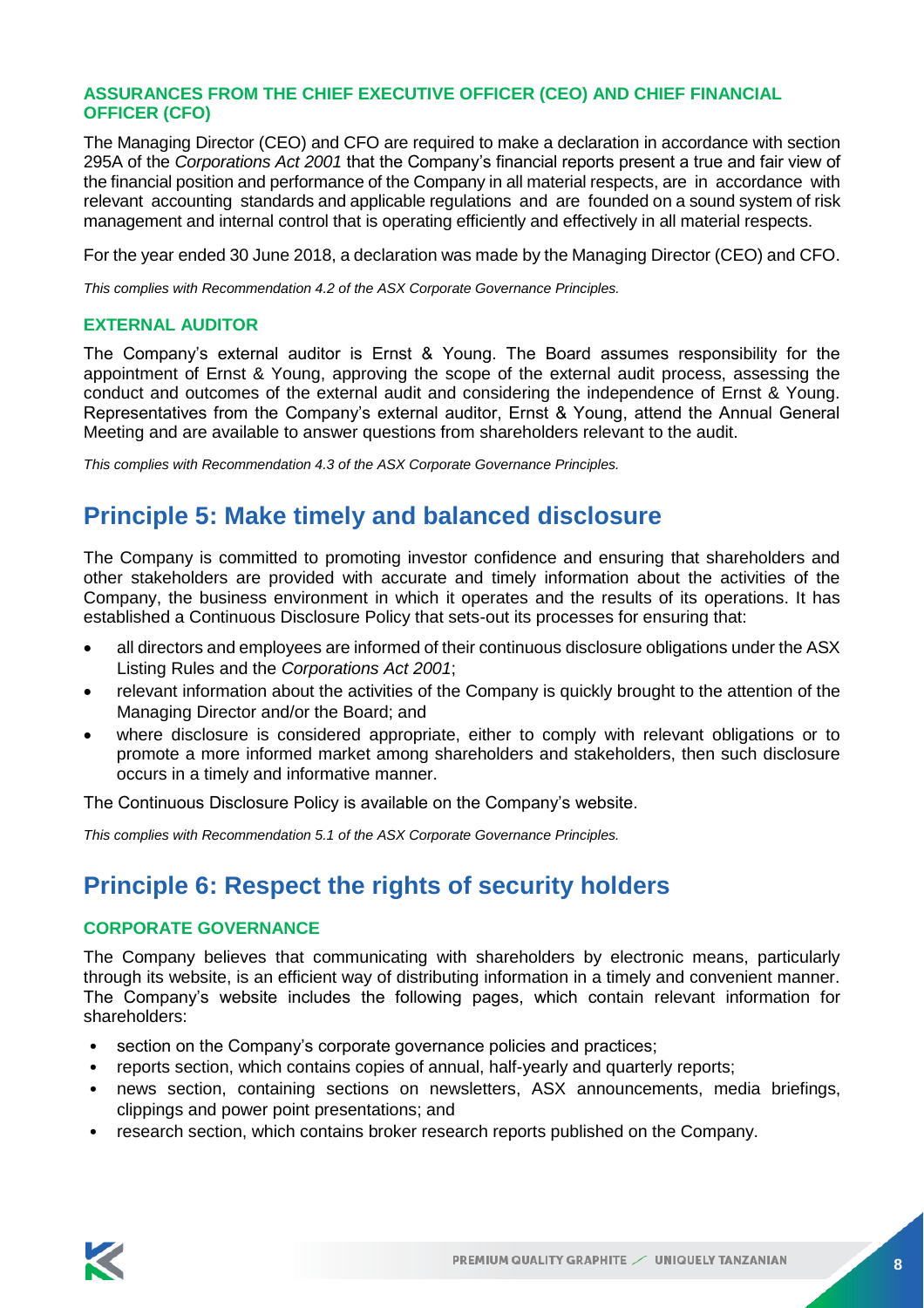The Company's website is updated with material released to the ASX as soon as practicable after confirmation of release by the ASX.

*This complies with Recommendation 6.1 of the ASX Corporate Governance Principles.*

#### **SHAREHOLDER COMMUNICATION POLICY**

The Company has established a Shareholder Communication Policy that provides a framework for ensuring effective two-way communication with shareholders and other stakeholders This is to ensure clear, unbiased and timely information is provided about the Company and its performance to enable users to make informed decisions. The key principles of the Shareholder Communication Policy are:

- supporting shareholder participation at the Annual General Meeting by encouraging shareholders to submit questions prior to the meeting and providing an opportunity for questions to be asked during the meeting;
- ensuring the external auditor attends the Annual General Meeting so that financial reporting questions may be asked directly by shareholders;
- maintaining an informative and current range of information and reports about the Company for shareholders to access on the Company's website;
- including a link on ASX announcements to the Company's website so that shareholders can access further information where relevant; and
- providing a mechanism on the Company's website for shareholders to contact the Company directly and to sign-up to receive electronic delivery of its ASX announcements and periodic reports.

Shareholders are responsible for reviewing resolutions proposed by the Board at meetings of shareholders and for voting, either in person or via proxy on such resolutions, including those relating to the appointment of directors from time to time. The Board informs shareholders of all major developments affecting the Company by the following means:

- half-yearly and annual financial reports;
- quarterly activity and cash flow reports;
- regular ASX announcements on the progress of the Company's business activities;
- maintaining a record of ASX announcements on the Company's website;
- providing explanatory information about the reasons and the effect of any material resolutions submitted to a vote of shareholders; and
- reporting to shareholders on the Company's activities at the Annual General Meeting.

*This complies with Recommendation 6.2 of the ASX Corporate Governance Principles.*

The Company recognises the rights of shareholders and encourages the effective exercise of those rights through the following means:

- notices of meetings are distributed to shareholders in accordance with the provisions of the *Corporations Act 2001*;
- notices of meetings and other meeting materials are drafted in concise and clear language;
- shareholders are encouraged to use their attendance at meetings to ask questions on any relevant matter, with time being specifically set aside for shareholder questions;
- if shareholders are unable to attend a meeting, notices of meetings encourage participation in voting on proposed resolutions by lodgement of proxies;
- it is general practice for a presentation on the Company's activities to be made to shareholders at each Annual General Meeting; and
- it is both the Company's policy and the policy of the Company's auditor for the lead engagement partner to be present at the Annual General Meeting and to answer any questions on the audit and financial report.

*This complies with Recommendation 6.3 of the ASX Corporate Governance Principles.*

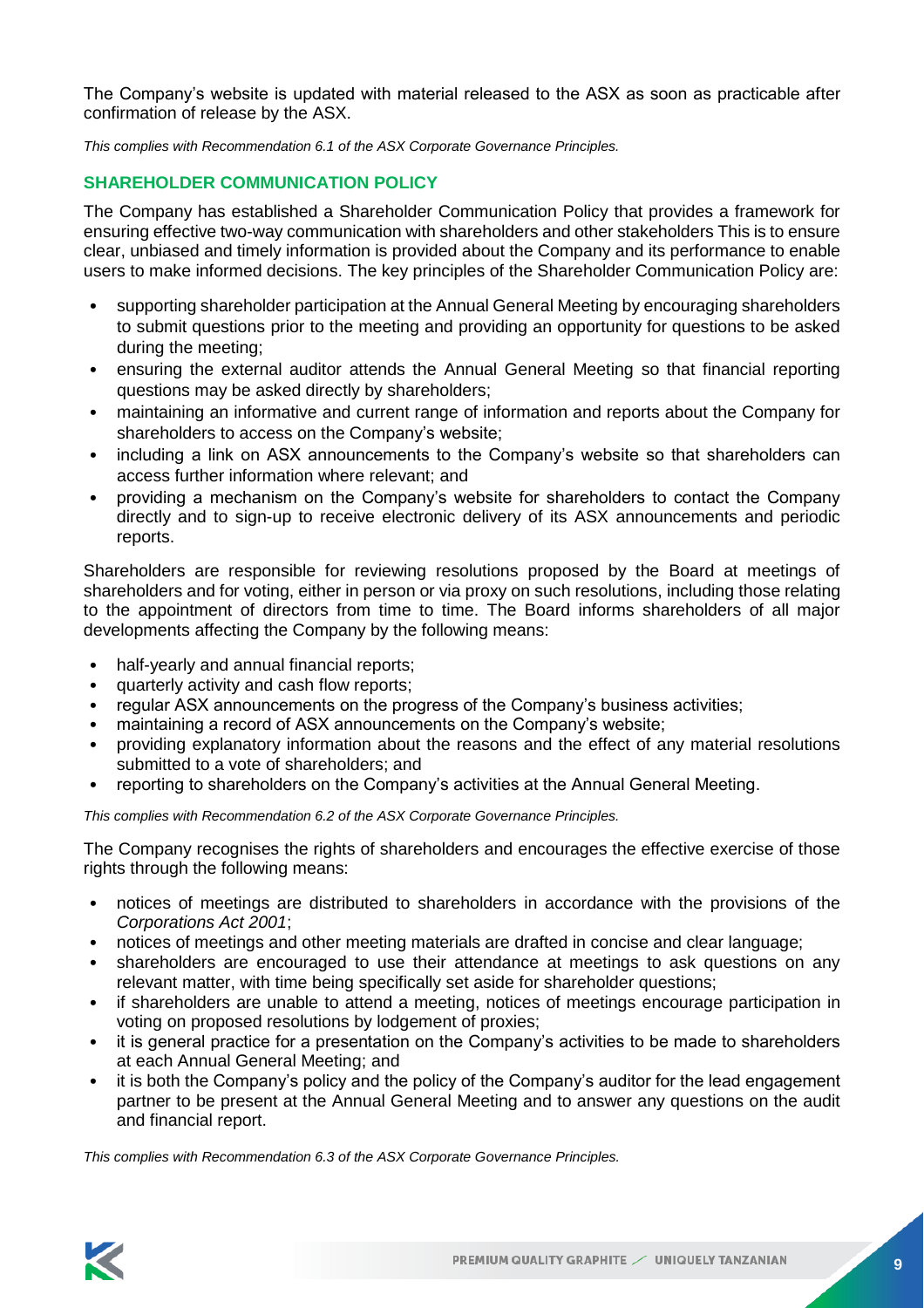#### **ELECTRONIC COMMUNICATION**

The Company believes that communicating with shareholders by electronic means, particularly through its website, is an efficient way of distributing information in a timely and convenient manner. Security holders are afforded the option of having communications to and from the Company and its share registry electronically delivered.

*This complies with Recommendation 6.4 of the ASX Corporate Governance Principles.*

### **Principle 7: Recognise and manage risk**

#### **RISK COMMITTEE**

Due to the Company's present size and the nature of its business activities, the Board does not consider that establishing a separate Risk Management Committee is appropriate at this time as the functions ordinarily conducted by such a committee can be effectively and efficiently undertaken directly by the Board. To ensure effective oversight of the Company's risk management framework, the Board:

- regularly reviews the Company's exposure to risks, the likelihood and potential impact of those risks and the adequacy of risk mitigation practices;
- receives reports from the external auditors every 6 months on the effectiveness of the Company's internal control framework supporting financial reporting and regulatory compliance risks;
- reviews and approves the annual insurance program which is based on advice from external insurance agents; and
- obtains independent legal, technical and commercial advice from external professionals to support decision-making in relation to matters of significant business risk.

The Board has established a Risk Management Policy that is available on the Company's website.

*This complies with Recommendation 7.1 of the ASX Corporate Governance Principles.*

#### **RISK MANAGEMENT FRAMEWORK**

The Board is responsible for setting the strategic direction of the Company and for creating and maintaining the environment and structures within which risk management practices can operate effectively. The Board sets the Company's risk appetite and risk tolerance.

The Managing Director is accountable to the Board for risk management processes that are designed to ensure that material risks relating to the Company's business activities and operating environment are identified, monitored and where appropriate, managed. In the course of its business, such as when undertaking an evaluation of exploration prospects, conducting feasibility studies or preparing development plans, the Company undertakes an assessment of existing and potential risks across its business. This involves a consideration of the likelihood of occurrence, magnitude of impact and the level of internal risk tolerance at the time. Risk mitigation strategies are then developed to address potentially significant risks identified through this process and these strategies are incorporated into the Company's plans for conducting its resource development operations and supporting financial management activities.

An informal review of the Company's risk management framework has been conducted during the year in conjunction with the Board's consideration and approval of the Company's business plans, budgets, financial reports and insurance programs. This review is conducted at least on an annual basis to ensure that the Company's risk management framework continues to be sound.

*This complies with Recommendation 7.2 of the ASX Corporate Governance Principles.*

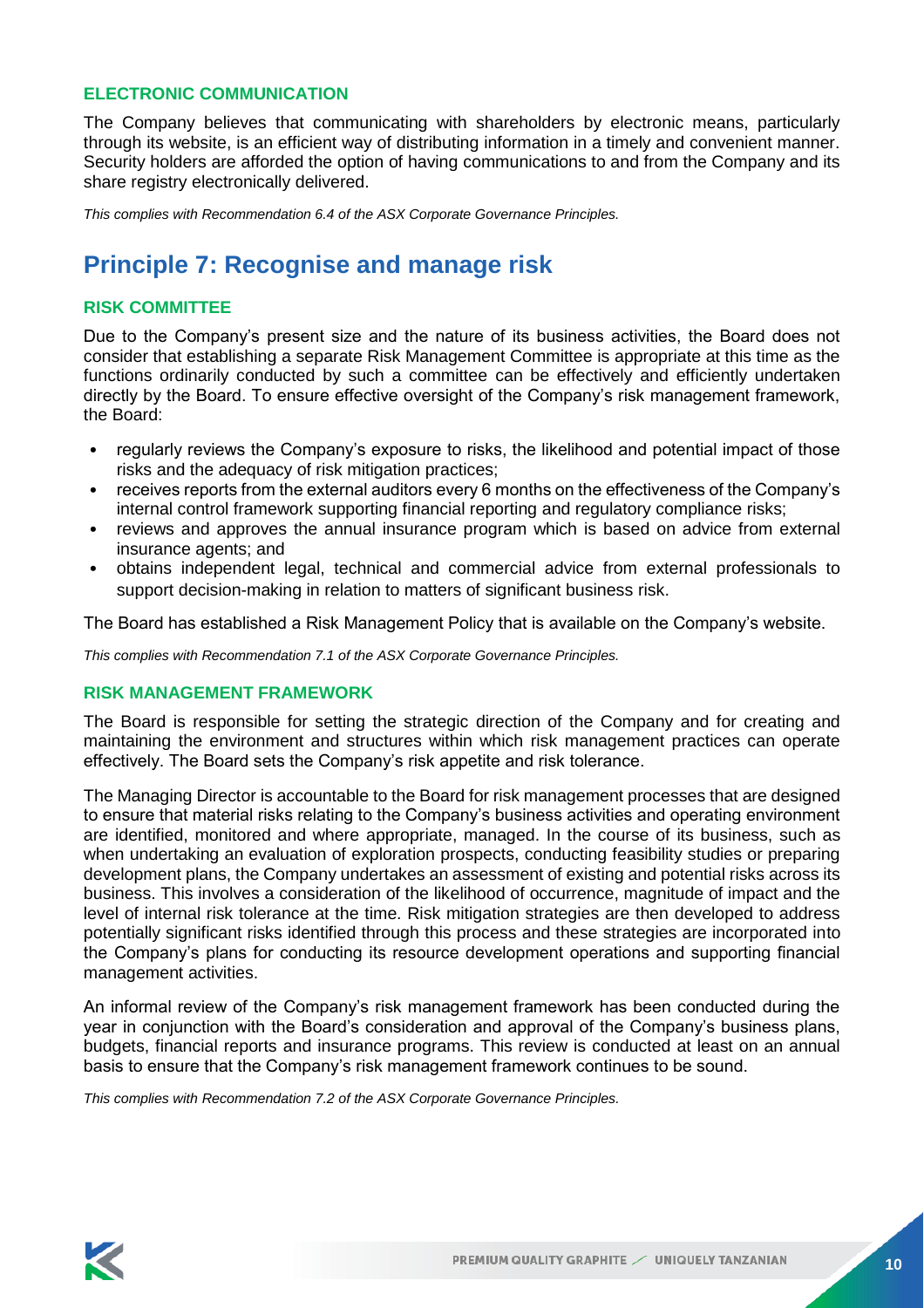#### **INTERNAL CONTROLS**

The Board is responsible for the oversight of the Company's internal controls and ensuring that the Company has an effective internal control framework which includes measures designed to:

- improve the effectiveness and efficiency of material business processes;
- provide for the safeguarding of assets;
- enable compliance with regulatory requirements; and
- allow for the preparation of accurate and timely financial and non-financial information about the Company's performance.

Accountability for managing the internal control framework is delegated by the Board to the Managing Director.

Due to the Company's present size and the nature of its business activities, the Board does not consider that establishing a separate internal audit function is appropriate at this time. In the event that the Company believes it is beneficial to conduct such activities from time to time, it is able to draw upon the expertise of internal audit consultants.

To improve the effectiveness of risk management and internal control processes, the Board regularly reviews the reports and recommendations of the Managing Director, external auditors, lawyers, technical professionals and insurance agents to determine if modifications to the framework are required to appropriately mitigate and manage the Company's exposure to such risks as its business activities and operating environment change over time.

*This complies with Recommendation 7.3 of the ASX Corporate Governance Principles.*

#### **MATERIAL EXPOSURE**

As discussed above, the Company identifies and manages material exposures to economic, environmental and social sustainability risks in a manner consistent with its Risk Management Policy, which is available on the Company's website.

Material risks faced by the Company include the availability and cost of debt and equity funding, sovereign and regulatory risks, together with global business conditions within the markets in which it operates. Information about the management of these risks is set out in the directors' report of the Company's annual report.

*This complies with Recommendation 7.4 of the ASX Corporate Governance Principles.*